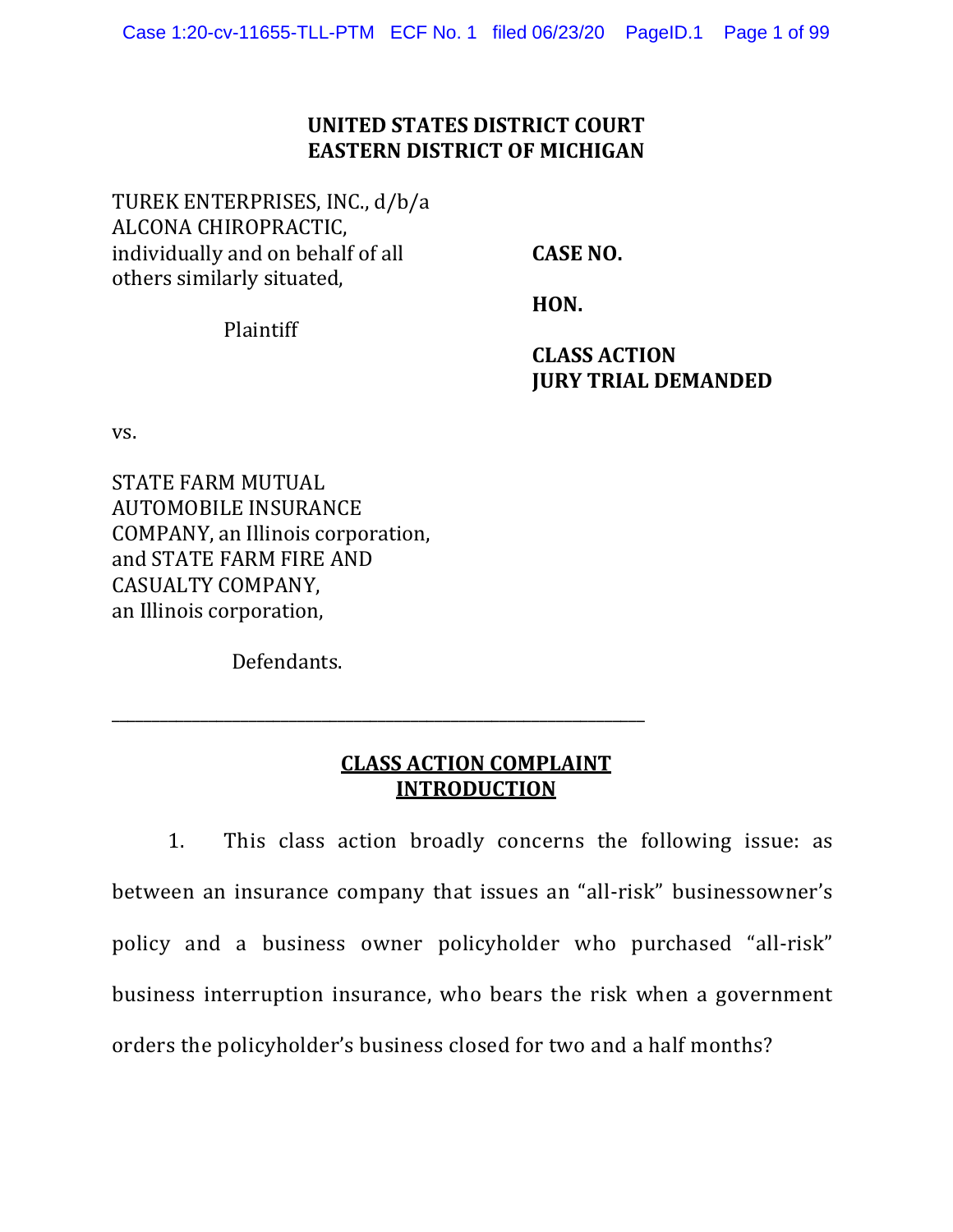2. Plaintiff Turek Enterprises, Inc., d/b/a Alcona Chiropractic, individually and on behalf of all others similarly situated, files this class action against Defendants, State Farm Mutual Automobile Insurance Company and State Farm Fire and Casualty Company. Plaintiff purchased a standard-form all-risk "Businessowners Coverage Form" property and casualty insurance policy from the Defendants. The Policy promised to provide coverage in the event of a risk causing (1) "direct physical loss of" or (2) "damage to Covered Property" at Plaintiff's premises.

3. The State of Michigan under its emergency police powers issued Executive Order No. 2020-21, effective March 24, 2020 ("the Order"). The Order prevented Plaintiff from operating its chiropractic office. The State likewise ordered numerous other policyholders to cease to operate their restaurants, dental and health care facilities, salons, retail stores, and other businesses not exempted from the Order.

4. Like all other standard-form small business policies, The Policy provided "Loss of Income" and "Civil Authority" coverage. Under these coverages, if for any non-excluded reason, the Plaintiff's business was "suspended," Defendants promised to pay Plaintiff's lost net income plus costs Plaintiff needed to pay payroll and maintain its business.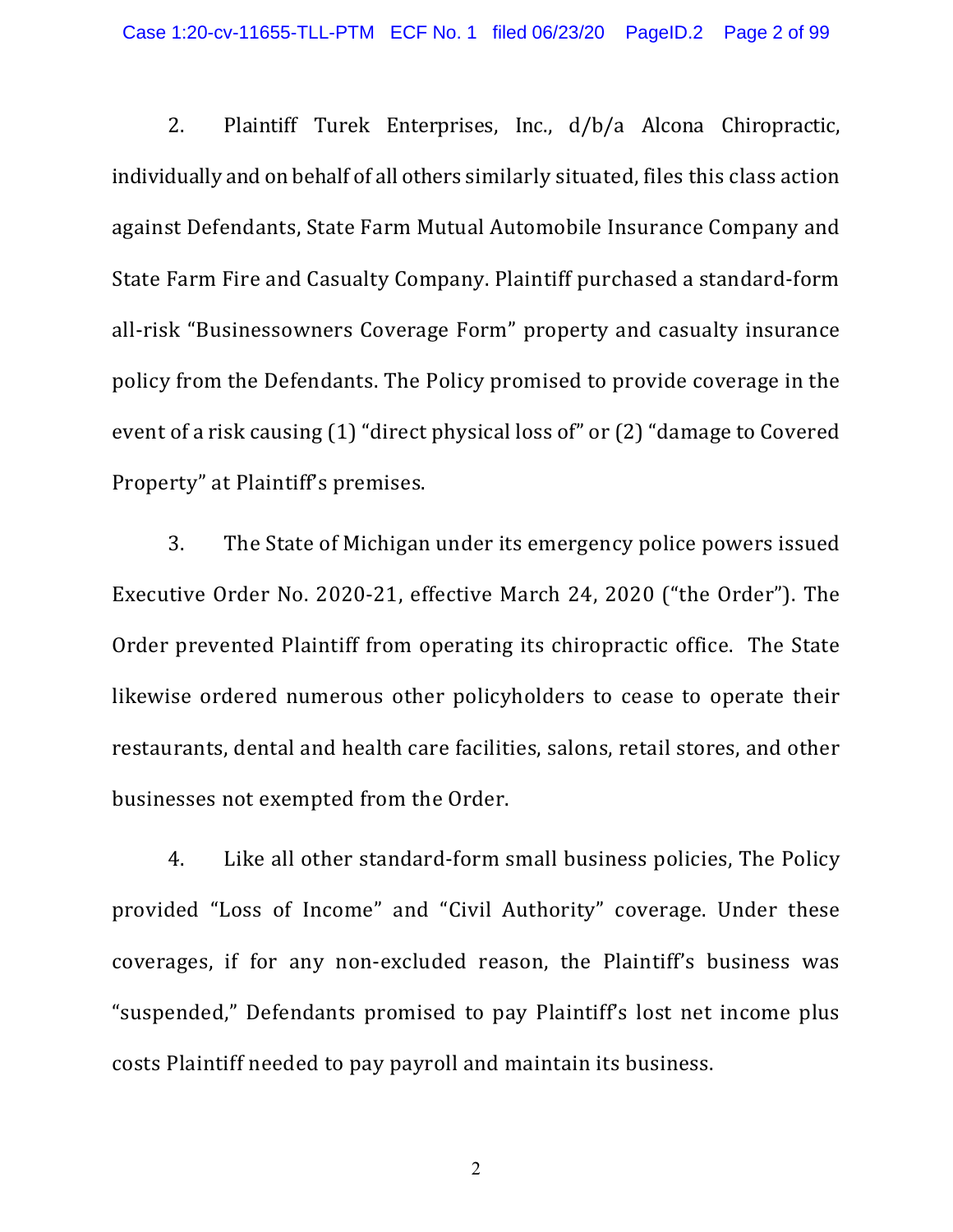5. On March 24, 2020, Plaintiff's and the class's businesses suffered "physical loss" and a "damage to" property. Both the text of the Policy and case law have interpreted "damage" or "loss" as (1) a diminution in value, (2) financial detriment, (3) curtailment of right to full ownership; (4) an undesirable outcome of a risk; or (5) an actual change in insured property causing it to become unsatisfactory for future use. "Physical damage" may occur on a microscopic or sub-cellular level. In addition, Plaintiff, along with other class policyholders, has been ordered to make physical alterations to its property in order to resume operations.

6. Plaintiff's and the class's right to full and unencumbered use of their covered business and personal property was thus compromised. The March 24 Order was the sole, direct and only proximate cause of the business losses suffered by the Plaintiffs and the class.

7. As the State of Michigan issued the shutdown Order, and other states issued other versions of their economic shutdowns, the insurance industry began a public campaign that a so-called "virus exclusion" prohibited any coverage "against the Pandemic." Seizing on this relatively new addition to the list of exclusions in a standard-form property policy, the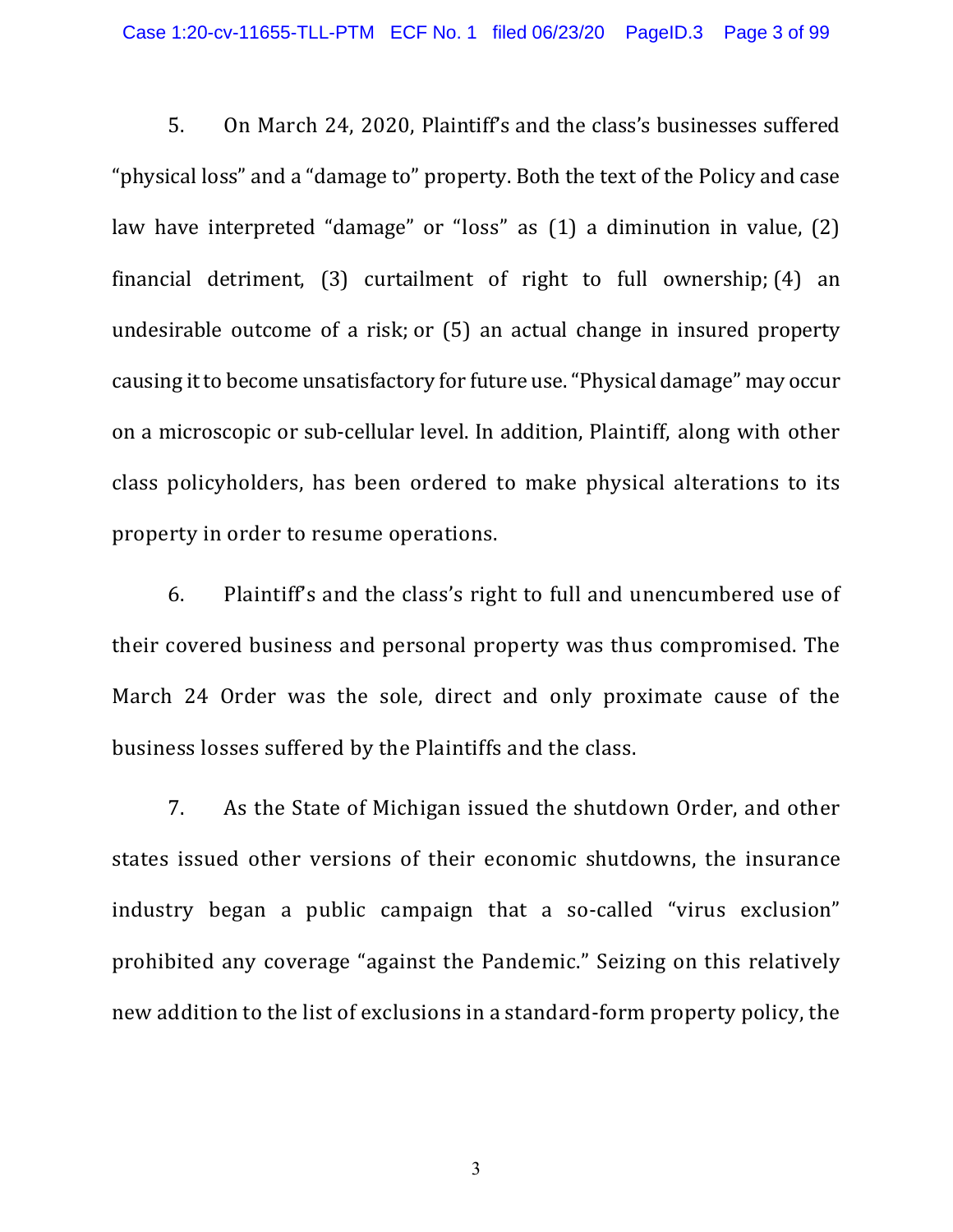industry loudly proclaimed not to even bother trying to file a claim: if the closure occurred during Covid-19, it's not covered.

8. But this interpretation of the exclusion is utterly wrong. The Covid-19 virus was not the direct cause of the property damage at issue. The State did not order Plaintiff, or any proposed class member, to suspend its operation because its premises needed to be de-contaminated from the Covid-19 virus. The State issued its Order to ensure the *absence* of the virus, or persons carrying the virus, from the Plaintiff's premises. And there is no evidence at all that the virus did enter Plaintiff's property or that it had to be de-contaminated.

9. The premise under which the "virus exclusion" was included in standard-form all-risk policies like the one at issue was the opposite of the risk here. The exclusion was written in 2006 to add to the pollution and asbestos contamination exclusions. Given the intrinsic and extrinsic ambiguities in the exclusion, including clear admissions to insurance regulators that the exclusion was meant to apply only in claims for decontamination costs, the Court cannot enforce it against the Plaintiff or the class if asserted.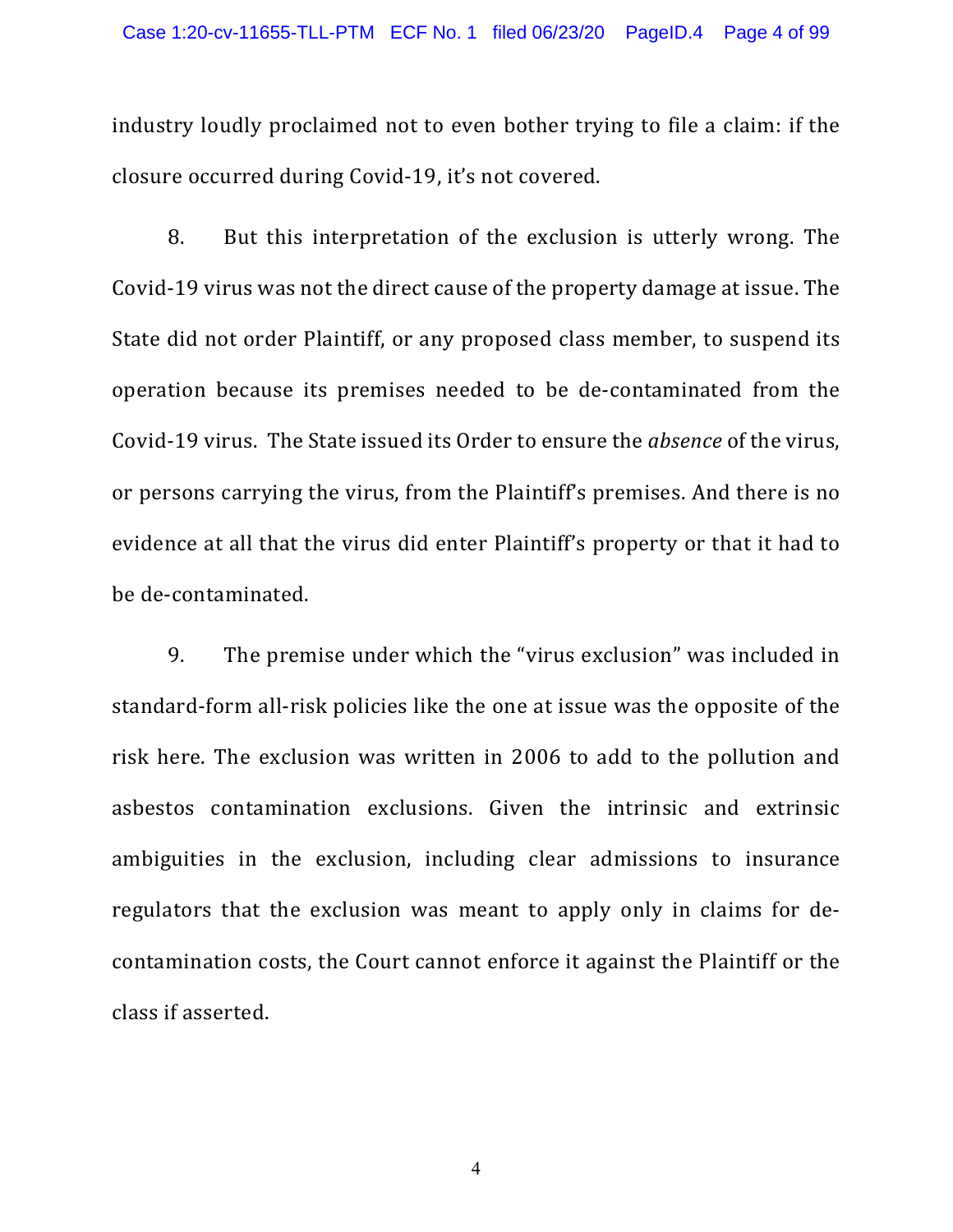10. Plaintiff seeks declaratory and other relief on its behalf and on behalf of all other policyholders in the State of Michigan whose claims were preemptively denied by the Defendants that there is coverage against losses and damages suffered by Michigan policyholders under each of three coverages, "Loss of Income" coverage, "Extra Expense" coverage, and "Civil Authority" coverage provided by Defendants' standard-form policies of insurance. Plaintiff further seeks a declaration that the "virus exclusion" is inapplicable, procured through fraud or misrepresentation, and therefore void.

#### **THE PARTIES**

11. Named Class Plaintiff Turek Enterprises, Inc., d/b/a Alcona Chiropractic ("Turek") is the owner and operator of a chiropractor's office located at 445 State St., Harrisville, Michigan. Turek provides chiropractic care to the public.

12. To protect the chiropractic practice, Plaintiff purchased a property insurance policy with policy number 92-KB-3489-4 (the "Policy") from Defendants. The policy has a term of May 22, 2019 to May 22, 2020 and was renewed for a term of May 22, 2020 to May 22, 2021. Plaintiff duly paid premiums on the policy, and said policy is in full force and effect today. (*Exhibit 1*).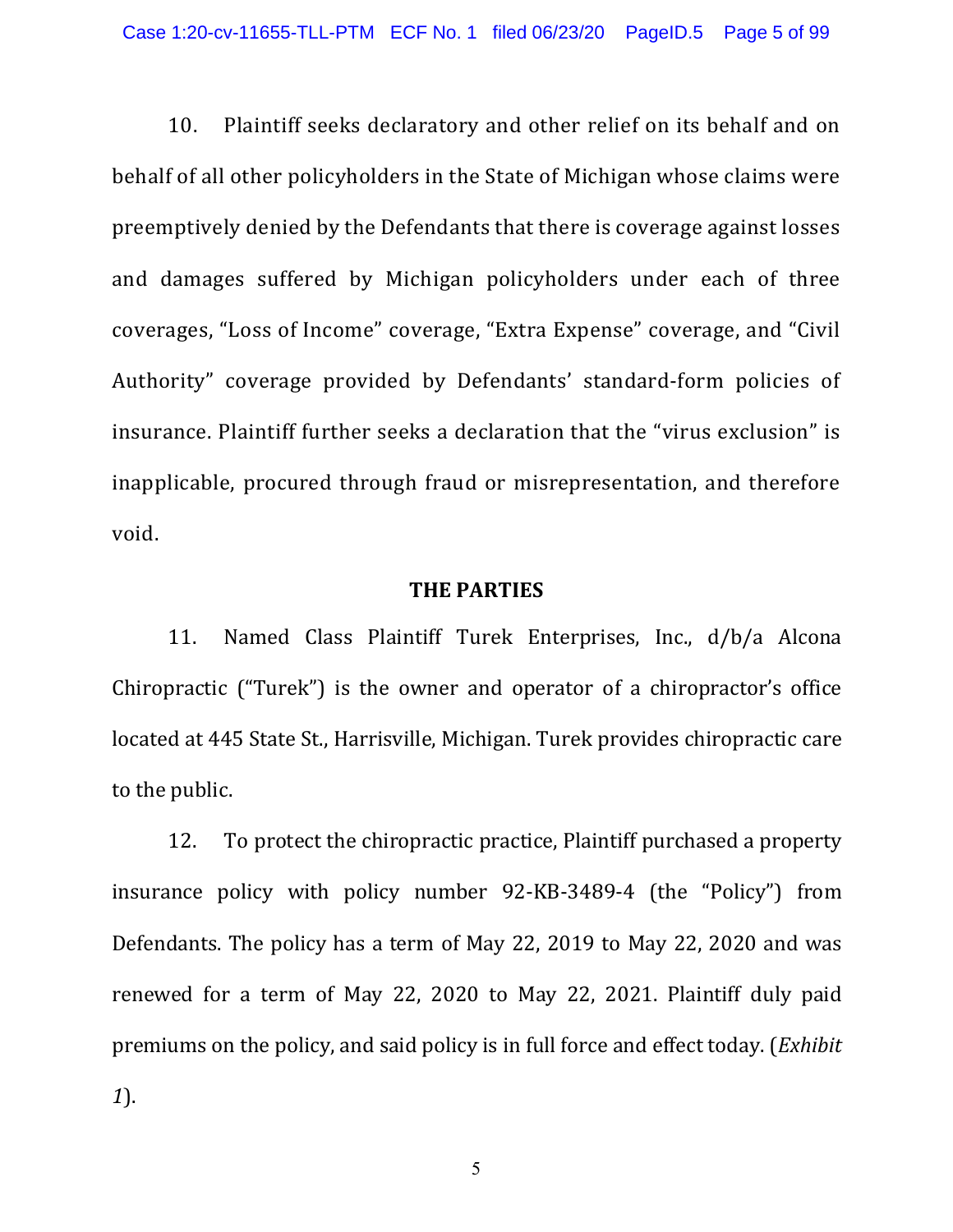13. Defendant State Farm Mutual Automobile Insurance Company is organized under the laws of the State of Illinois and licensed in all 50 states, including the State of Michigan. Defendant State Farm Mutual Automobile Insurance Company's corporate headquarters is located at One State Farm Plaza, Bloomington, IL 61710.

14. Defendant State Farm Fire and Casualty Company is organized under the laws of the State of Illinois. Defendant State Farm Fire and Casualty Company provides property insurance for State Farm customers in Michigan and the product lines that it writes include homeowners, boat owners and commercial lines. Defendant State Farm Fire and Casualty Company's corporate headquarters is located at One State farm Plaza, Bloomington, IL 61710.

15. Defendant State Farm Mutual Automobile Insurance Company and Defendant State Farm Fire and Casualty Company are referred hereto collectively as "State Farm".

16. Upon information and belief, State Farm sells insurance in Michigan substantially similar to that purchased by Turek. For the avoidance of doubt, this action seeks relief against State Farm for coverage under policies providing businesses "Loss of Income" coverage, "Extended Loss of Income" coverage, "Extra Expense" coverage, and "Civil Authority" coverage, commonly known as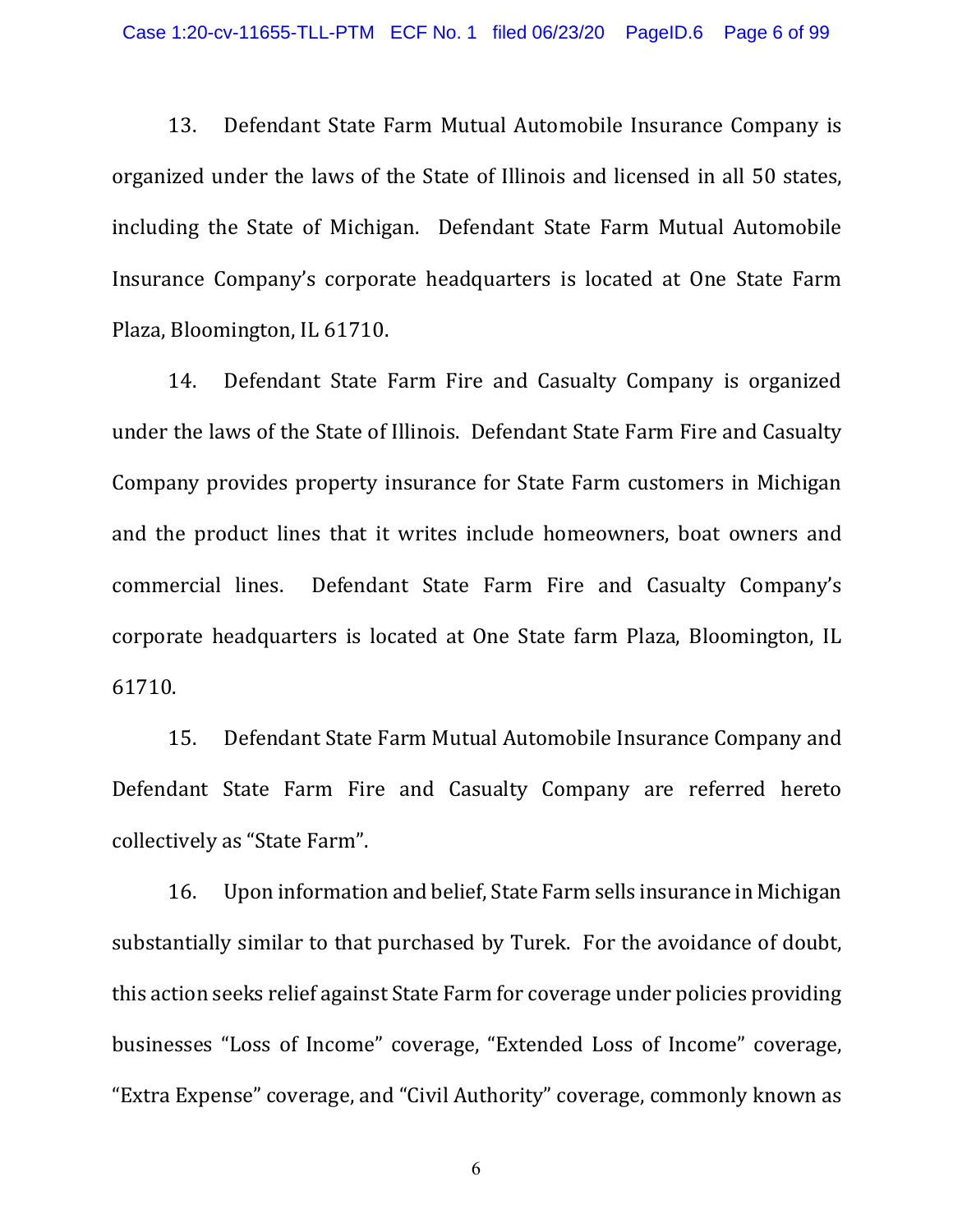"business interruption" or "business income" policies, sold to any policyholder class member through any of State Farm's captive insurers qualified do write insurance business in Michigan.

#### **RELEVANT POLICY TERMS**

17. The Policy is an all-risk insurance policy. Defendants' Policy promised to reimburse Plaintiff in the event of "physical loss to" or "damage" to all property used in the business of his chiropractor's office as a result of any non-excluded risk.

18. Defendants promised that: "we will pay for accidental direct physical loss to that Covered Property at the premises described in the Declarations caused by any loss as described under SECTION I — COVERED CAUSES OF LOSS." "Covered Property" includes "Business Personal Property." "Business Personal Property" includes "[p]roperty, used in your business, that you own, lease from others or rent from others, or that is loaned to you," and "[p]roperty of others that is in your care, custody and control." Ordinary usage of these words includes computers, supplies, inventory items, and leased business equipment.

19. The Policy provides "Loss of Income" coverage. This coverage provides for loss of: "Net Income (net profit or loss before income taxes) that would have been earned or incurred if no accidental direct physical loss had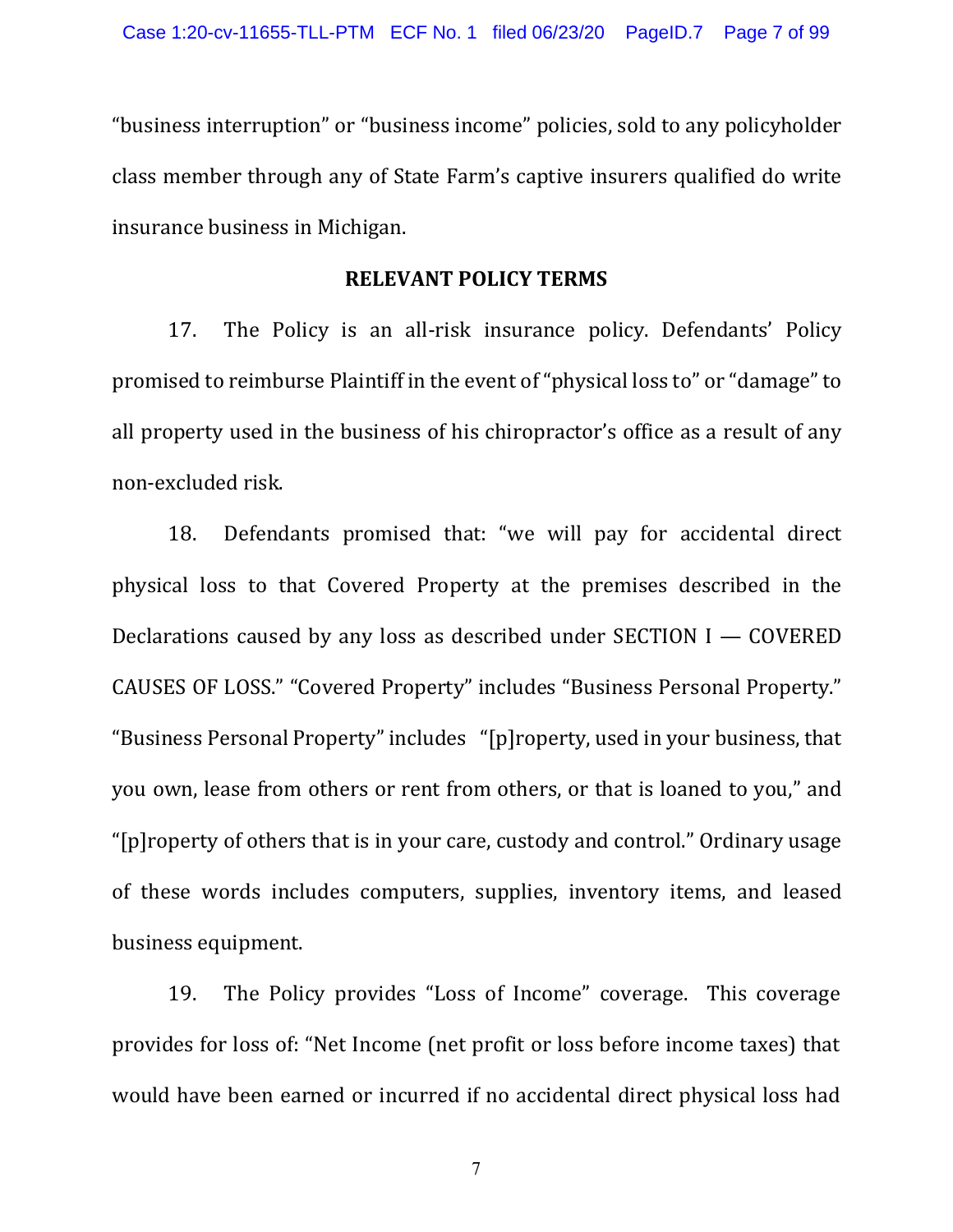occurred," as well as "[c]ontinuing normal operating expenses incurred, including 'ordinary payroll expenses.'" "Ordinary payroll expenses" includes amongst other things, "[p]ayroll" and "[e]mployee benefits, if directly related to payroll." Under this coverage, Defendants promised to pay for up to 12 months: "[F]or the actual 'Loss of Income' you sustain due to the necessary 'suspension' of your 'operations' during the 'period of restoration.'"

20. The Policy also provides "Extended Loss of Income" coverage. Under this coverage, Defendants promised to pay additional "Loss of Income" for up to 60 days after operations are resumed.

21. The Policy provides "Extra Expense" coverage. Under this coverage, Defendants promised: "We will pay necessary 'Extra Expense" you incur during the 'period of restoration' that you would not have incurred if there had been no accidental direct physical loss to property at the described premises." "Extra Expense" includes among other things "expense incurred … [t]o avoid or minimize the 'suspension' of business and to continue 'operations'" at the described premises, or "[t]o minimize the 'suspension' of business if you cannot continue 'operations," or to "repair or replace any property," provided that "it reduces the amount of loss that otherwise would have been payable under this coverage or 'Loss of Income' coverage."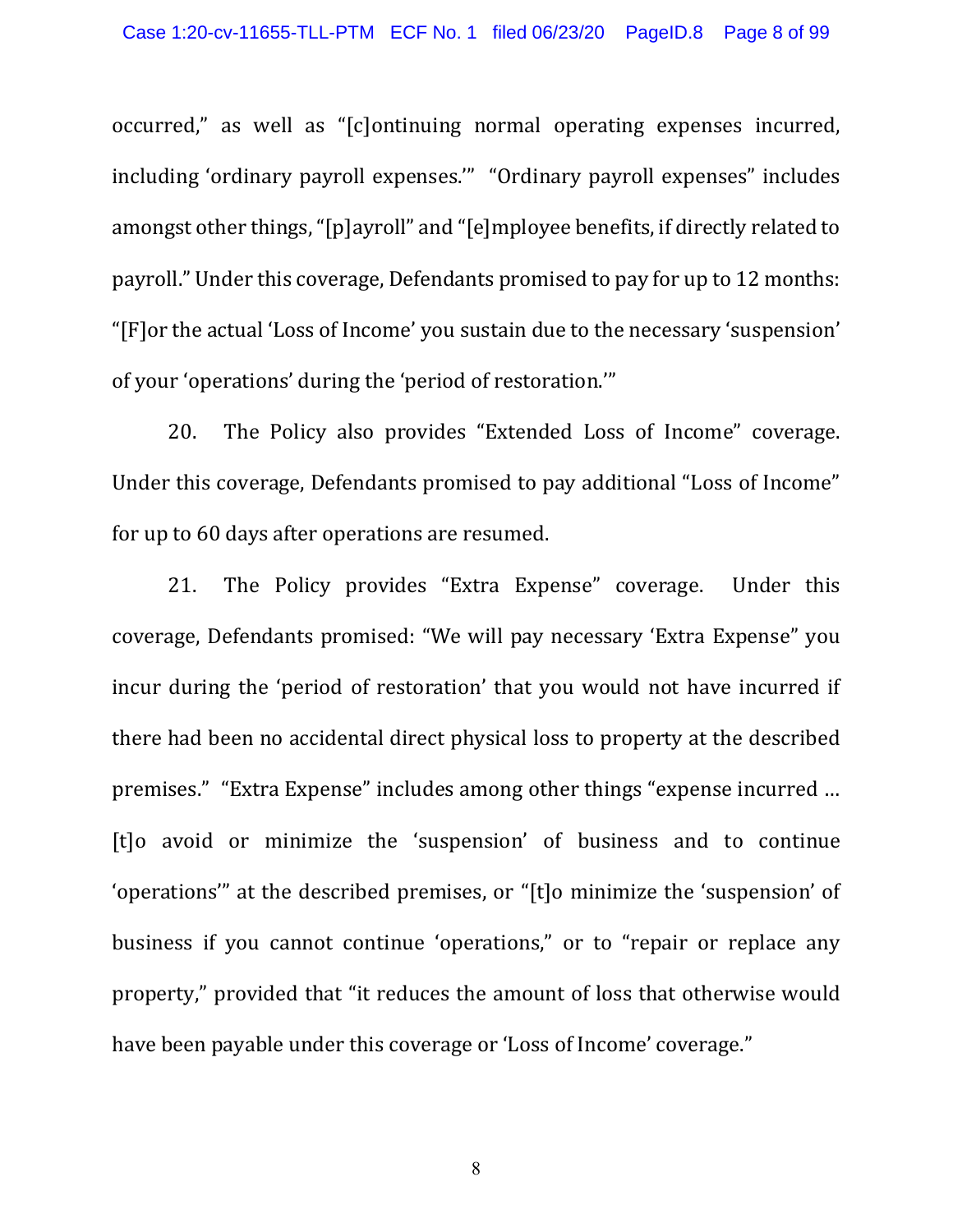22. The Policy provides "Civil Authority" coverage. Under this coverage, Defendants promised to pay for loss of business income in the absence of actual damage to Plaintiff's property under the following conditions:

When a Covered Cause of Loss causes damage to property other than property at the described premises, we will pay for the actual "Loss of Income" you sustain and necessary Extra Expense *caused by action* of civil authority that prohibits access to the described premises, provided that both of the following apply:

(1) Access to the area immediately surrounding the damaged property is prohibited by civil authority as a result of the damage, and the described premises are within that area but are not more than one mile from the damaged property; and

(2) The action of civil authority is taken in response to dangerous physical conditions resulting from the damage or continuation of the Covered Cause of Loss that caused the damage….

23. Plaintiff pleads that to the extent terms used in the "Covered Cause

of Loss," "Loss of Income" coverage, "Extended Loss of Income" coverage, "Extra

Expense" coverage, and "Civil Authority" coverage are used inconsistently they

are ambiguous, and under Michigan coverage law must be construed against the

Defendants.

# **JURISDICTION AND VENUE**

24. Plaintiff Turek is a Michigan corporation operating in Alcona County, Michigan. It is duly registered and qualified to conduct business at its stated location in Harrisville, Michigan.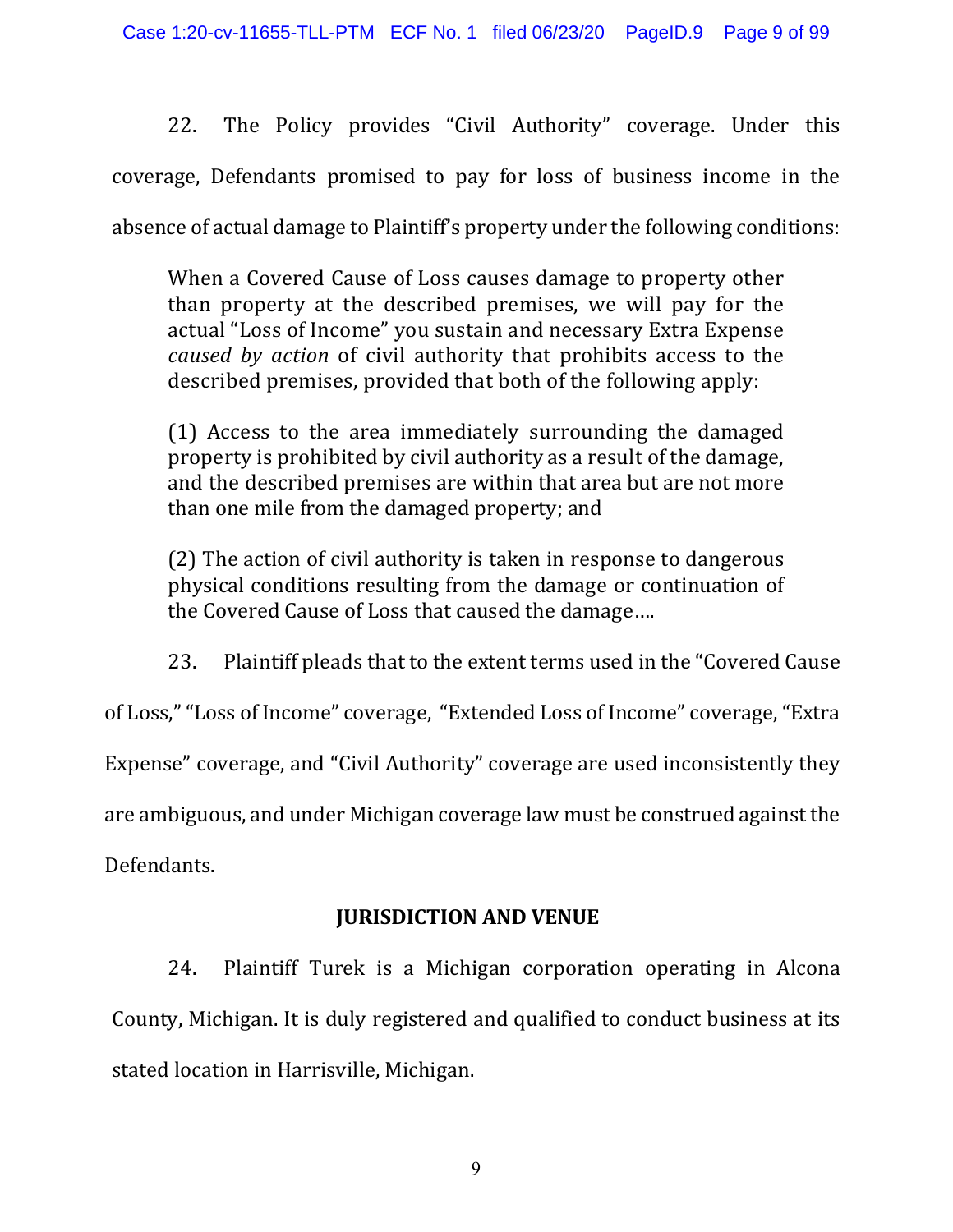25. Defendants State Farm are Illinois corporations with their principal place of business in the state of Illinois.

26. At all times material, each of the Defendants engaged in substantial activity on a continuous and systematic basis in the State of Michigan, by issuing and selling insurance policies in Michigan, and by contracting to insure property located in Michigan. Each Defendants sells insurance through Michigan-based agents and brokers and is qualified to conduct insurance business within the State of Michigan. State Farm Mutual Automobile Insurance is qualified as a property and casualty insurer under NAIC number 25178. State Farm Fire and Casualty Company is qualified as a property and casualty insurer under NAIC number 25143.

27. This Court's jurisdiction is based on 28 U.S.C. 1332(d) (2) and (6). There is at least one plaintiff diverse from one defendant, and the aggregate amount in controversy exceeds \$5,000,000. Upon information and belief, there are hundreds, or thousands of identical form policies issued by the Defendants in the State of Michigan, and each of these policyholders is a potential class member. This Court also has subject matter jurisdiction under 28 U.S.C. §§ 2201 and 2202 and is authorized to grant declaratory relief under these statutes.

28. Venue is proper in this district pursuant to 28 U.S.C. § 1391(b)(2) because a substantial part of the events and/or omissions giving rise to the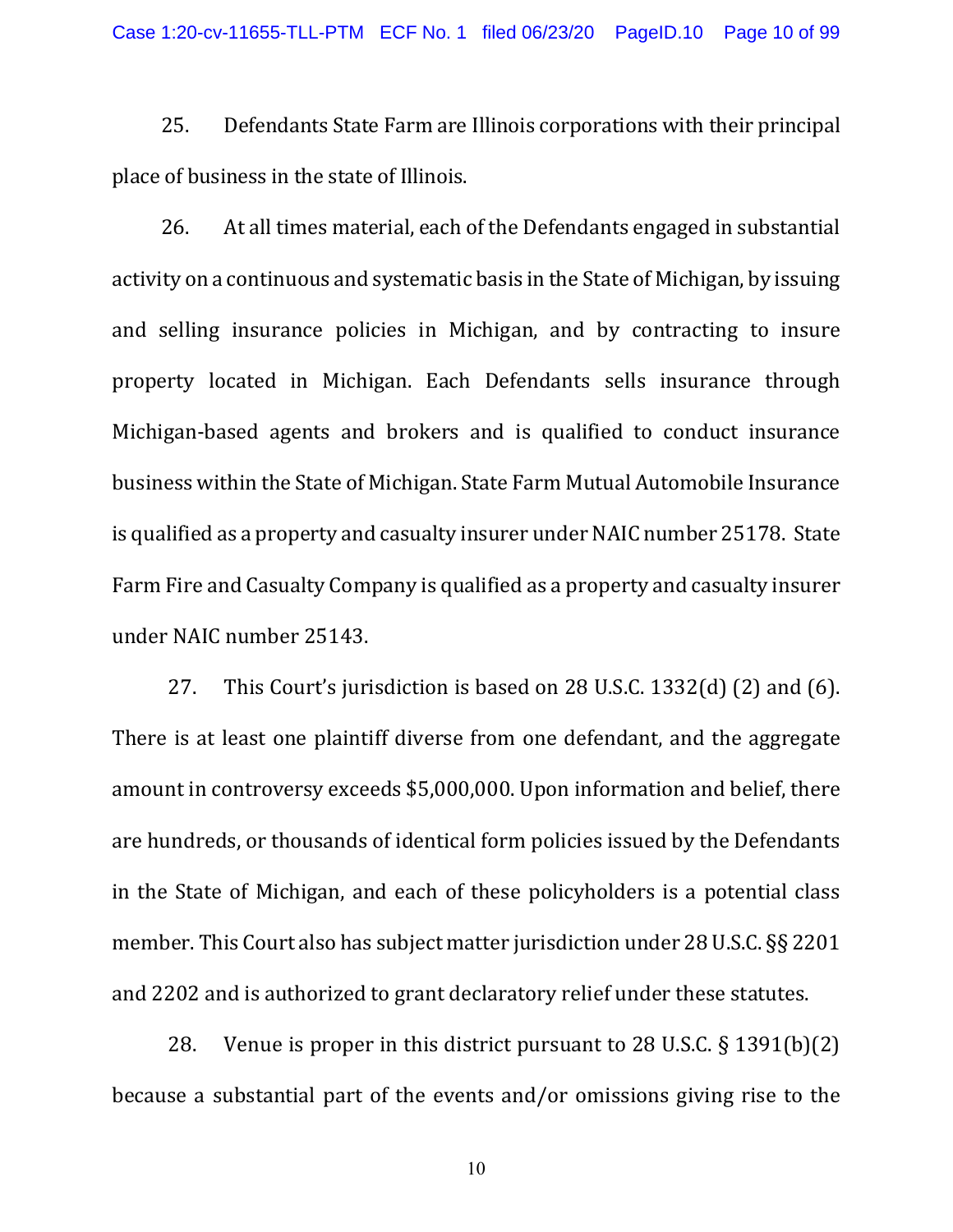claims occurred within the Eastern District of Michigan, a substantial part of property that is subject of the action is situated in this district, and Defendant State Farm bound this policy through a broker located within this district.

29. This Court has personal jurisdiction over both Defendants because Plaintiff's claims arise out of, among other things, Defendants conducting, engaging in, and/or carrying on business in Michigan; Defendants breaching a contract in this state by failing to perform acts required by contract to be performed in this state; and Defendants contracting to insure property in Michigan, including but not limited to the premises insured under the Policy.

30. Defendants also purposefully availed themselves of the opportunity of conducting activities in the state of Michigan by marketing their insurance policies and services within the state, and intentionally developing relationships with brokers, agents, and customers within the state to insure property within the state, all of which resulted in the policy at issue in this action.

#### **ON MARCH 24, 2020 PLAINTIFF SUFFERED A COVERED LOSS DUE TO THE STATE OF MICHIGAN'S EXERCISE OF POLICE POWER TO SHUT-DOWN ITS BUSINESS**

31. On March 24, 2020, the Governor of the State of Michigan issued Executive Order 2020-21, titled "Temporary requirement to suspend activities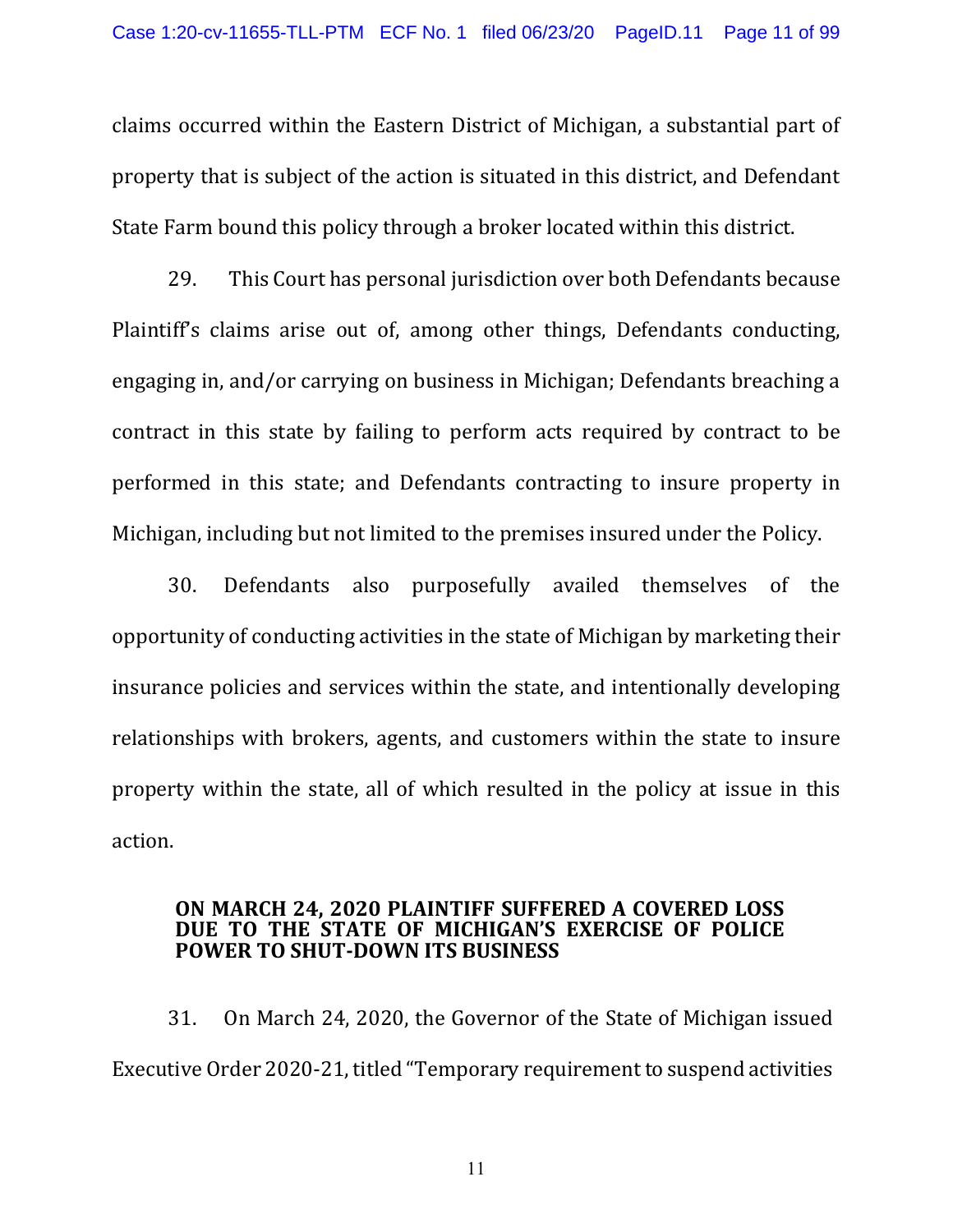that are not necessary to sustain or protect life" (the "Order"). Among the terms

of the Order are the following:

"No person or entity shall operate a business or conduct operations that require workers to leave their homes or places of residence except to the extent that those workers are necessary to sustain or protect life or to conduct minimum basic operations."

"In-person activities that are not necessary to sustain or protect life must be suspended until normal operations resume."

"a willful violation of this order is a misdemeanor."

32. The Order barred Plaintiff from operating its business at the insured premises. At the same time, Plaintiff has incurred fixed costs necessary to maintain the existence of the practice.

33. The State's exercise of police powers is a "Covered Cause of Loss." It caused physical loss to "[p]roperty, used in [Plaintiff's] business, that [it] own[s], lease[s] from others or rent[s] from others, or that is loaned to [Plaintiff]," and "property of others that is in [Plaintiff's] care, custody and control."

34. Under Michigan law, "property" is both the tangible good and the possessor's right and interest to its use. Michigan law defines "damage" as "injury or harm that reduces value, [or] usefulness." Michigan law defines "damage to property" as an interference with rights of ownership, possession,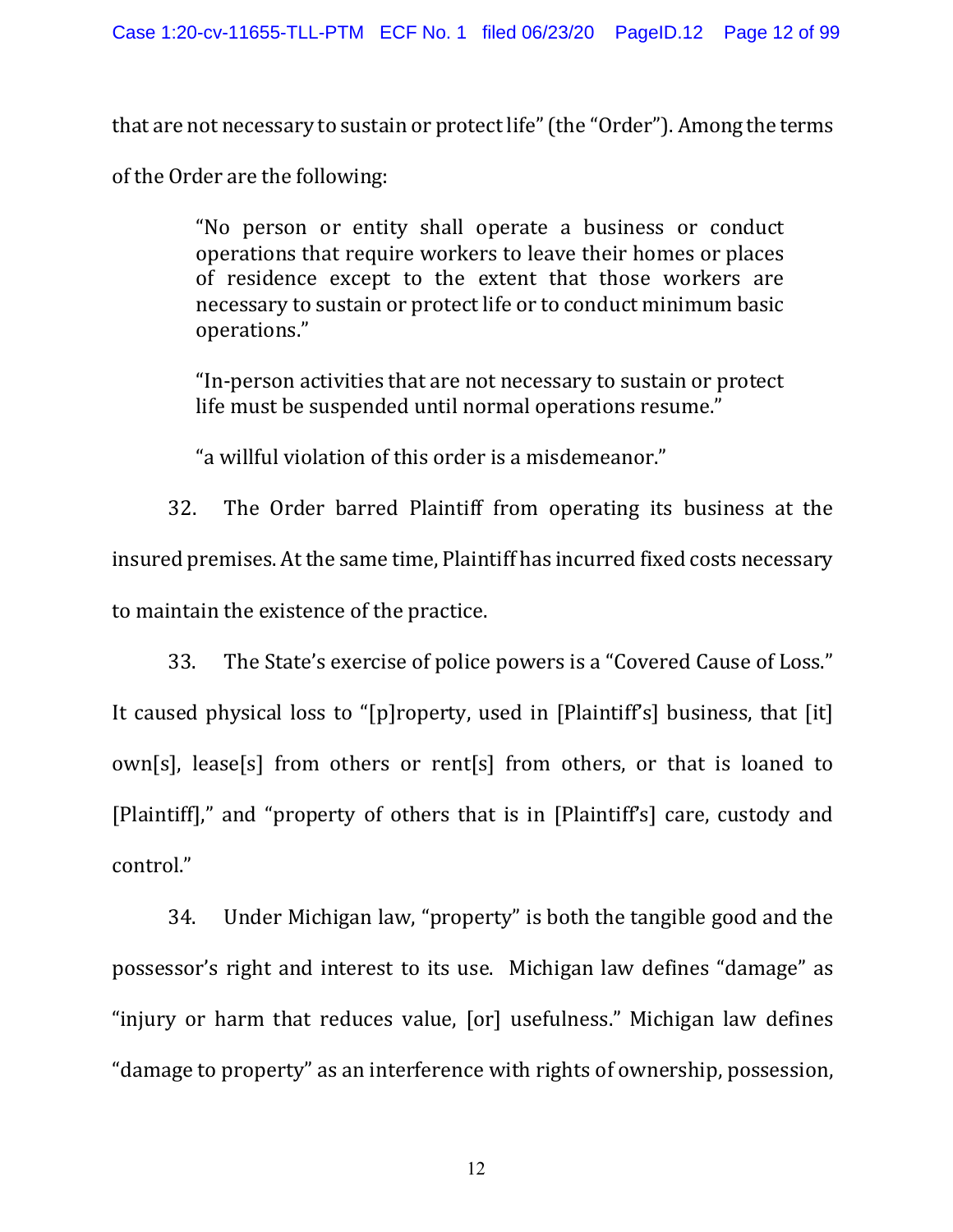or enjoyment. Physical alterations to property may involve microscopic, subcellular, aesthetic, and other alterations that are not apparent to visual inspection. Additionally, loss of use, and loss of functionality are "direct physical damage" or "damage to property" under this all-risk Policy.

35. The property Plaintiff uses in its business, as defined, has been damaged. It cannot be used for business activity in accordance with its pre-Order function and status. Among the property so damaged is Plaintiff's chiropractic equipment, certain leased equipment, medication and supplements with expiration dates, and other depreciating assets. Each of these has suffered loss of use, loss of functionality, loss of value, and other forms of damage and/or loss. Upon information and belief, every business policyholder in the class has likewise suffered the same type and manner of damage or loss.

36. In addition, according to a May 21, 2020 amendment to the Order, a condition for resumption of Plaintiff's business will include structural alterations to the premises to comply with State-imposed requirements for resumption of business activity. Upon information and belief, every business policyholder in the class has likewise suffered the same type and manner of damage or loss.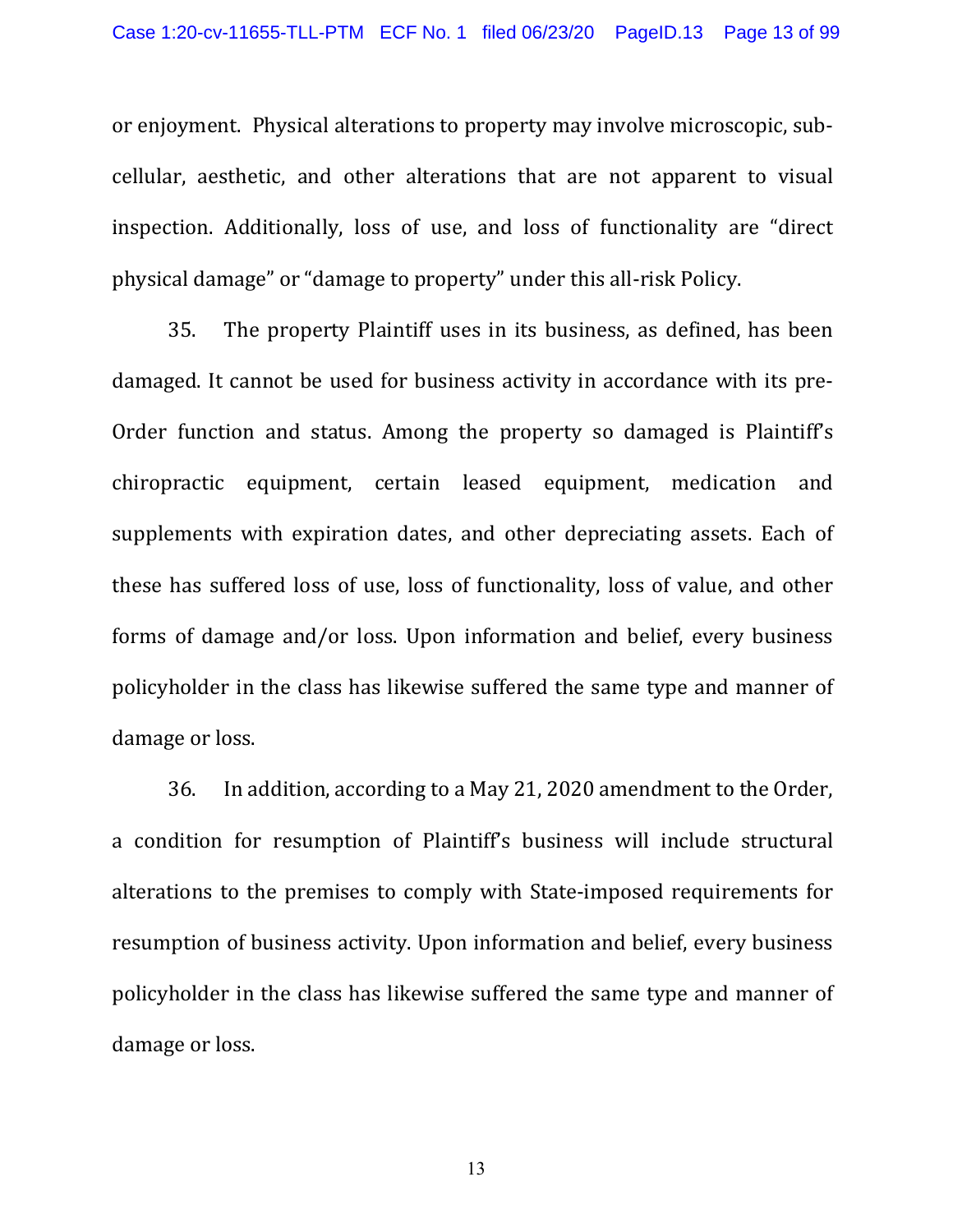37. Plaintiff's and the class's "operations" have been "suspended" under the meaning of the Policy since the issuance of the Order. The Order has triggered "Loss of Income," "Extended Loss of Income," "Extra Expenses," and "Civil Authority" Coverages.

38. The State applied its exercise of police powers to businesses throughout the State of Michigan. There are numerous businesses within a one-mile radius equally affected by the Order, and whose property rights are equally affected as those of the Plaintiff. Other non-essential businesses have suffered the same damage to property as Plaintiff. Each of their equipment or inventory has decayed or expired. Each has been ordered to make physical alterations in order to resume ordinary business. Accordingly, all conditions for "Civil Authority" Coverage have been met.

39. Plaintiff has suffered a loss of business income since March 24, 2020. Defendants have not paid Plaintiff his "Net Income" and "continuing normal operating expenses," including "ordinary payroll expenses. These losses and expenses are not excluded from coverage under the Policy.

40. Plaintiff's loss arises from the shutdown order. The Order and loss were a natural and continuous sequence, unbroken by any new, independent cause, which produces the injury, without which such injury would not have occurred. Accordingly, the State's exercise of its police powers by and through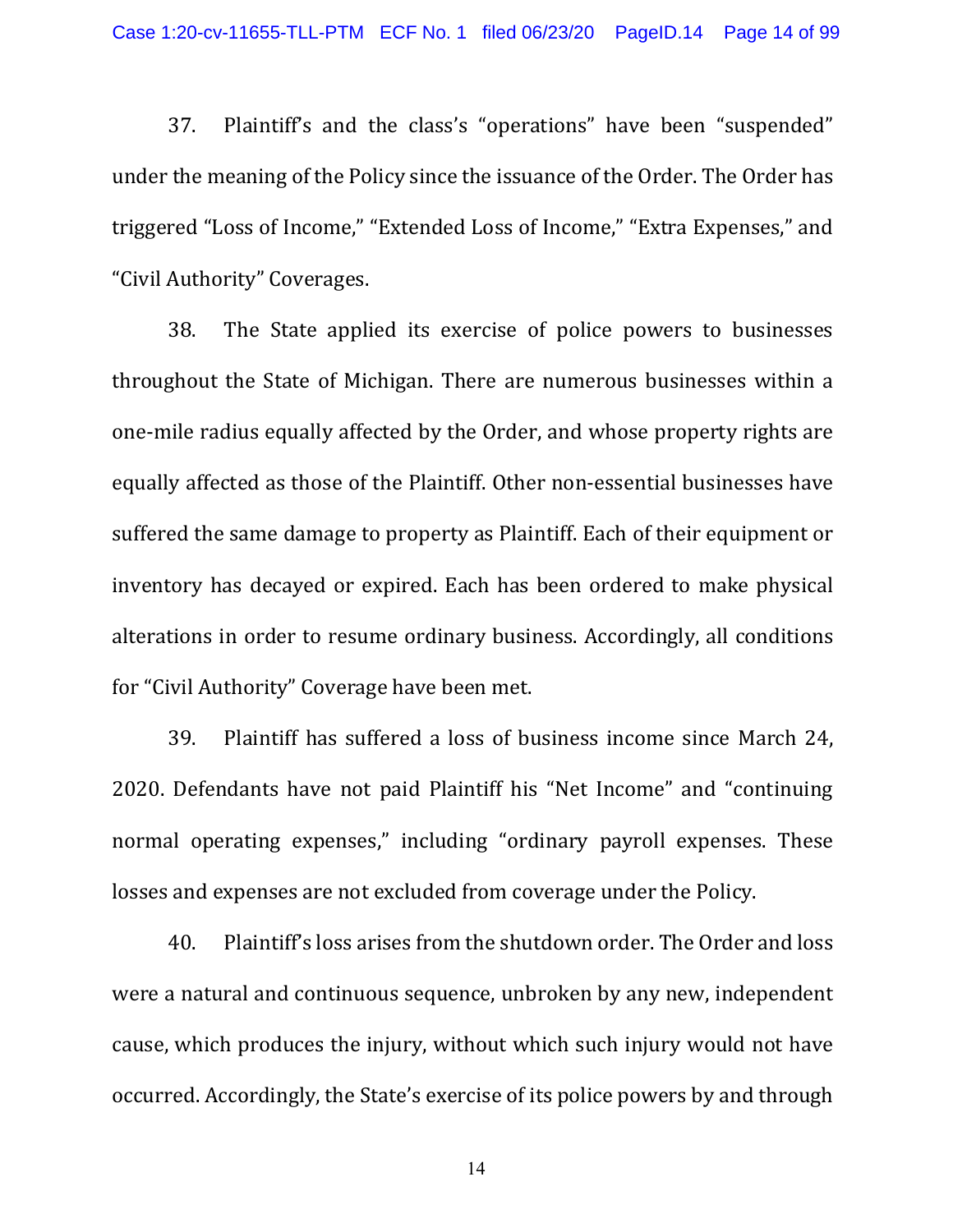the Order is the sole cause of the Plaintiff's and the class's loss of business income.

41. Plaintiff provided notice of its losses and expenses to Defendants, consistent with the terms and procedures of the Policy. Defendants made a summary denial of the claim without undertaking any individual investigation. (*Exhibit 2*).

42. Defendants' denial of coverage is perfunctory, inadequate, and contradictory. Plaintiff does not claim that there has been Covid-19 on its premises. Nevertheless, Defendants claim that a virus exclusion operates to deny the claim and the claims of other Michigan policyholders.

43. Upon information and belief, Defendants have disseminated the same or substantially same denial to many other Michigan insureds, and Defendants intend to conduct no individual determination of coverage with respect to any claim that arises as result of the suspension of business activities in Michigan arising from the State's exercise of police powers.

44. Plaintiff is not obligated to plead in anticipation of a defense. Although not required, for the avoidance of doubt, Plaintiff asserts that the standard-form virus exclusion is (1) inapplicable to these claims because the existence of the threat of the Covid-19 virus was unrelated to the loss suffered by State's exercise of police powers, and (2) to the extent Defendants seek to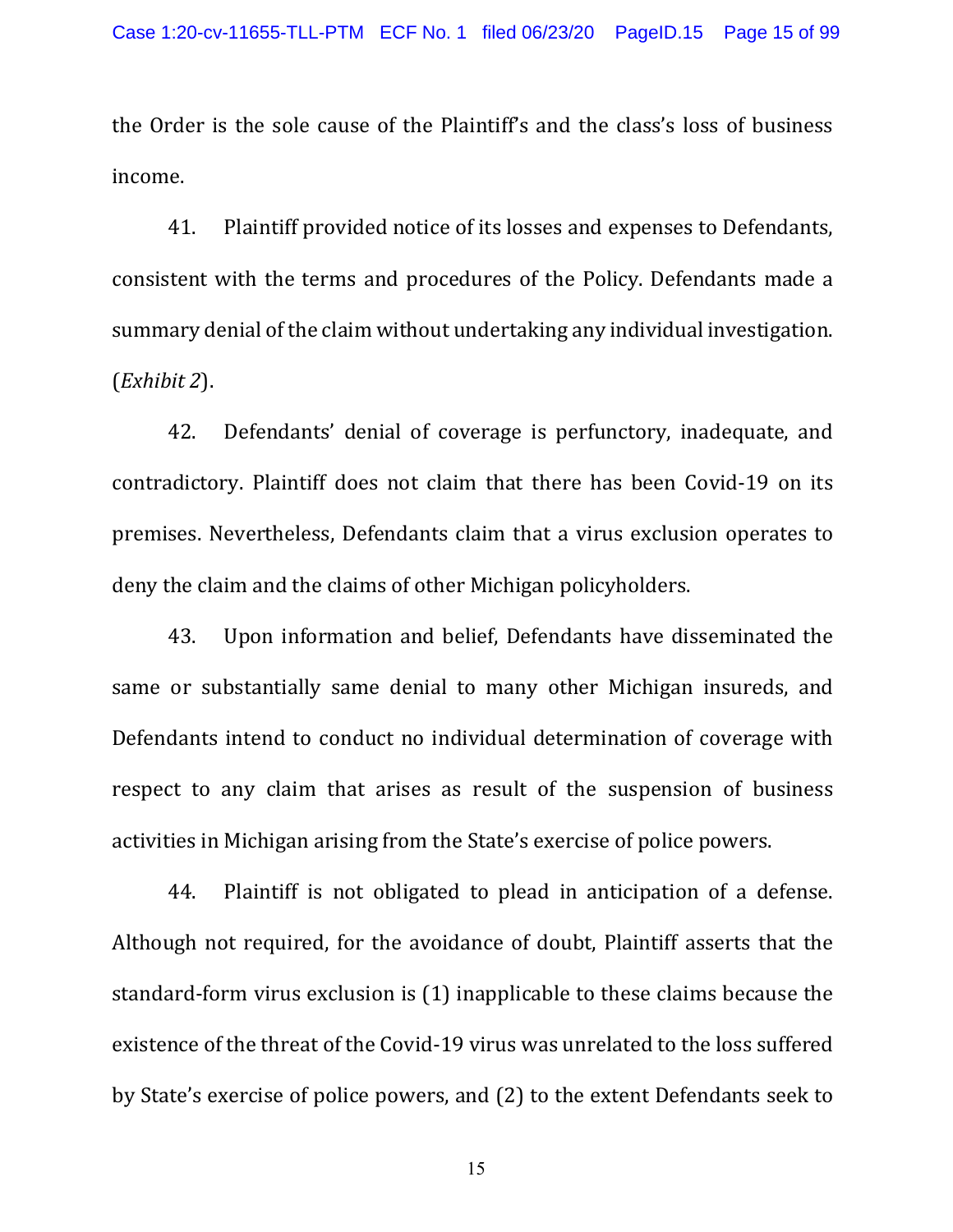assert the exclusion to non-cleanup actions it is ambiguous, must be construed against Defendants, and/or is void as against public policy due to misrepresentation. The ambiguity is both intrinsic and extrinsic.

45. The exclusion began to be added to standard-form property policies after 2006. When adding the exclusion to the standard commercial property policy form, the Defendants, through their agents, misrepresented to insurance regulators what the exclusion was for, misrepresented that it would not narrow coverage, and misrepresented the apparent purpose of the exclusion.

46. In order to be effective, the exclusion had to be approved by, among others, state insurance regulators. The Defendants, through their agents, told regulators that the reason for the amendment was for contamination removal costs in first party insurance situations. On July 6, 2006, the Insurance Services Office ("ISO") representing, among others, the Defendants, filed a circular with insurance regulators titled, "*New Endorsements Filed To Address Exclusion of Loss Due to Virus or Bacteria*."

Among other things, in that document, ISO stated in relevant part:

While property policies have not been a source of recovery for losses involving contamination by disease-causing agents, the specter of pandemic or hitherto unorthodox transmission of infectious material raises the concern that insurers employing such policies may face claims in which there are efforts to expand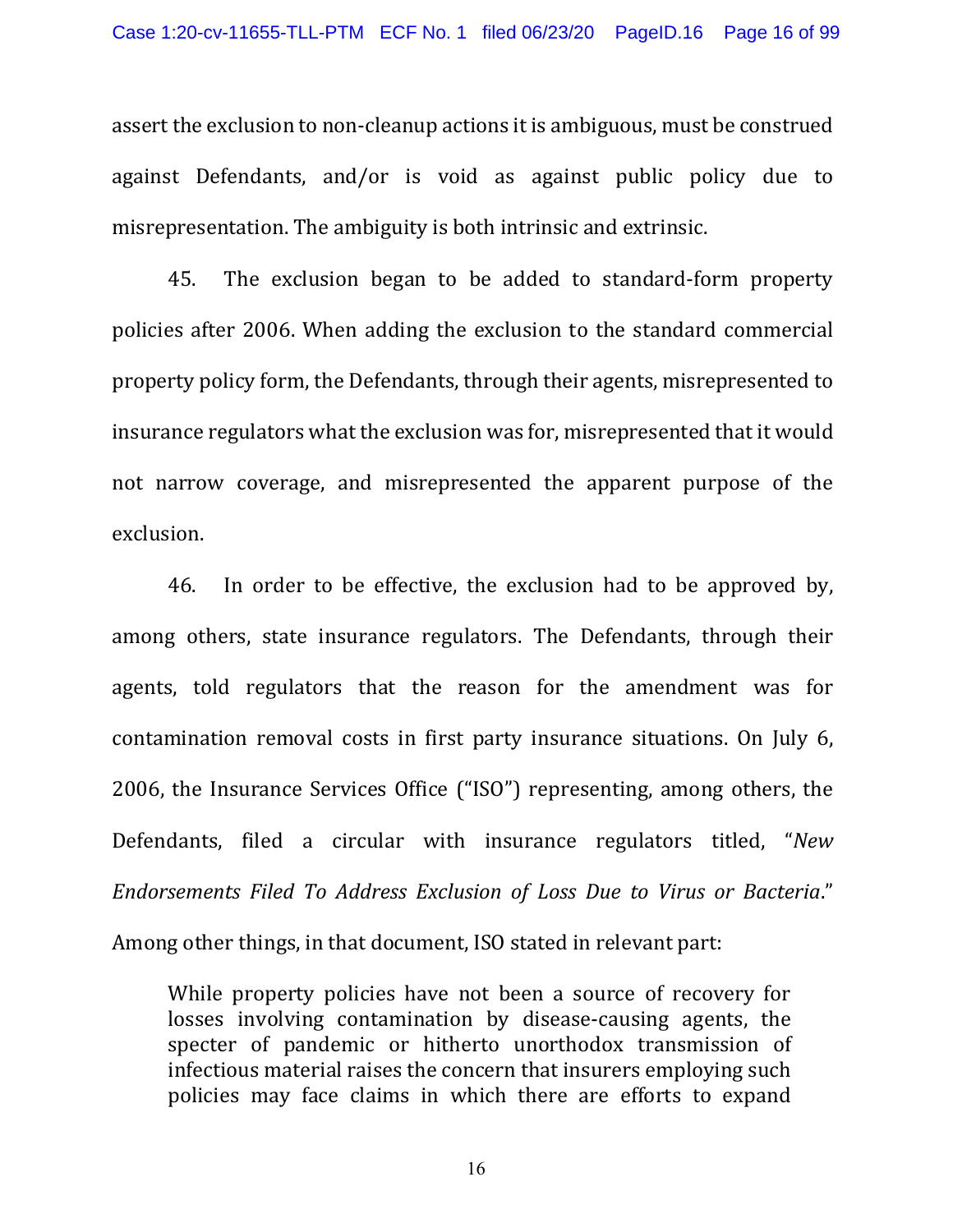coverage and to create sources of recovery for such losses, contrary to policy intent.

In light of these concerns, we are presenting an exclusion *relating to contamination* by disease-causing viruses or bacteria or other disease-causing microorganisms.

(*Exhibit 3*, emphasis added). In light of these representations, and in reliance on them, the exclusion was added to the standard-form policies, in addition to standard-form pollution and asbestos exclusions, to provide that this type of clean-up was also excluded.

47. Plaintiff's claim occurred in the *absence* of virus contamination. The claim at issue is not for clean-up. Nothing in the Order compels Plaintiff or any policyholder to de-contaminate their premises. Nothing in the Order suggests that the reason for its issuance was to prevent premises from viral contamination. Defendants' denial of coverage is contrary to the plain language of the Policy, and to Defendants' corresponding promises and contractual obligations, and to its prior interpretation of and understanding of the risk of business interruption.

48. One reasonable interpretation of that exclusion is that the Policy would cover the Plaintiff for negligent acts that pass Covid-9 (or any other virus) to its patients, but not cover Plaintiff for costs leading to de-contamination of the premises where the patient was infected. Thus, an absurd result would ensue,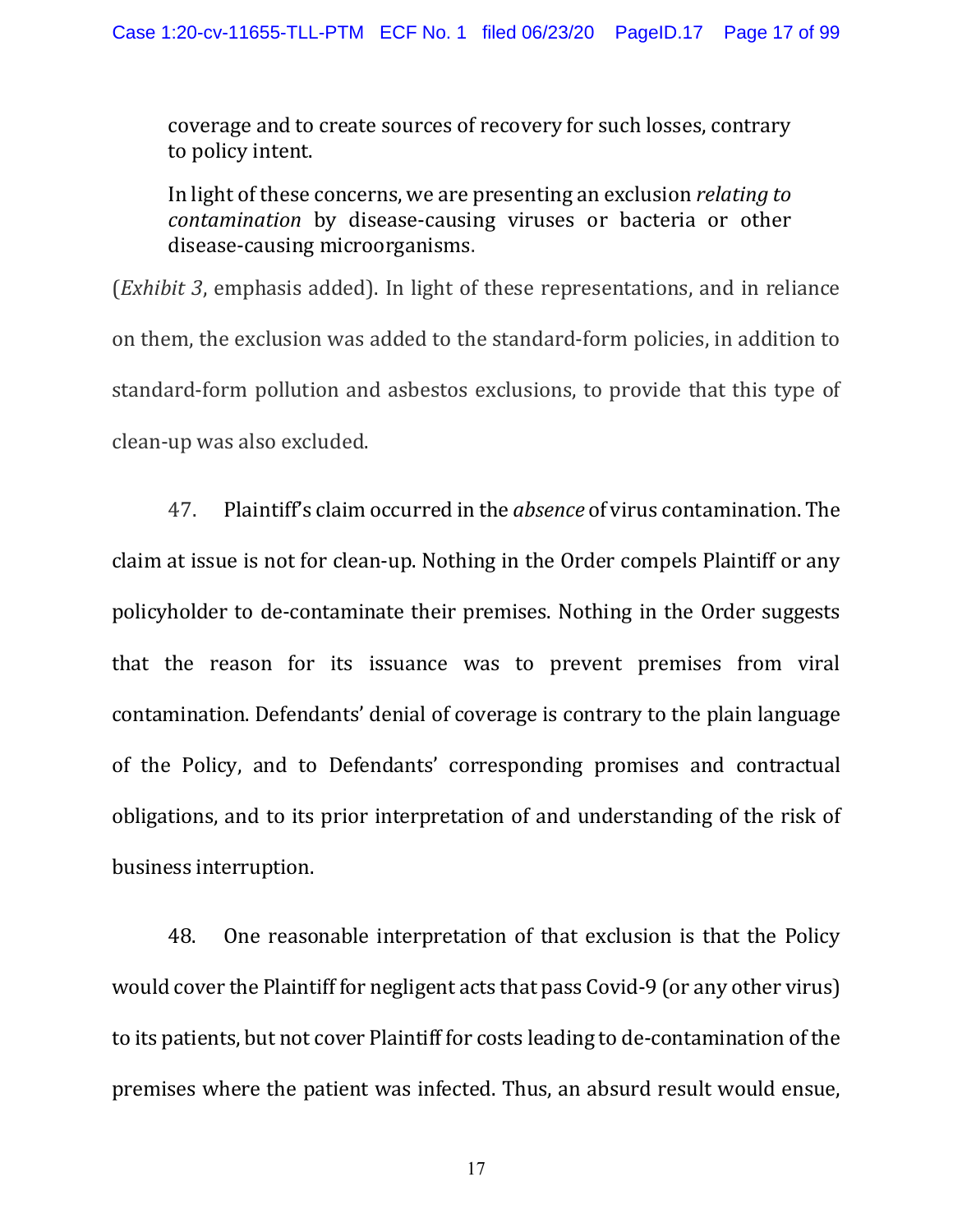that had the State ordered Plaintiff to shut down because of tortious acts relating to viral infection, coverage would be provided, but had the State ordered Plaintiff to shut down because the facility was contaminated leading to infection, no coverage attaches.

49. Plaintiff pleads that the most plausible interpretation of the virus exclusion language cited in the denial letter is that told to insurance regulators in 2006. The exclusion would apply in the event of a loss not pleaded in this litigation. Only with that interpretation can Plaintiff's reasonable expectation of what it purchased be harmonized with the policy language.

# **DEFENDANTS DENIED THE CLAIM SOLELY BECAUSE OF THE SCALE OF POTENTIAL LOSSES FOR A RISK THEY SHOULD HAVE ANTICIPATED**

50. The American Property Casualty Insurance Association has said that while the US property and casualty insurance industry takes in about \$6 billion in premiums a month, it is seeing small business losses at between \$255 and \$431 billion.

[https://www.reuters.com/article/us-health-coronavirus-insurance](https://www.reuters.com/article/us-health-coronavirus-insurance-business/insurers-feel-the-heat-as-chefs-trump-join-calls-for-payouts-idUSKCN22628P)[business/insurers-feel-the-heat-as-chefs-trump-join-calls-for-payouts](https://www.reuters.com/article/us-health-coronavirus-insurance-business/insurers-feel-the-heat-as-chefs-trump-join-calls-for-payouts-idUSKCN22628P)[idUSKCN22628P](https://www.reuters.com/article/us-health-coronavirus-insurance-business/insurers-feel-the-heat-as-chefs-trump-join-calls-for-payouts-idUSKCN22628P)

51. The insurance industry has written business interruption insurance for decades. It has written insurance assuming risks of government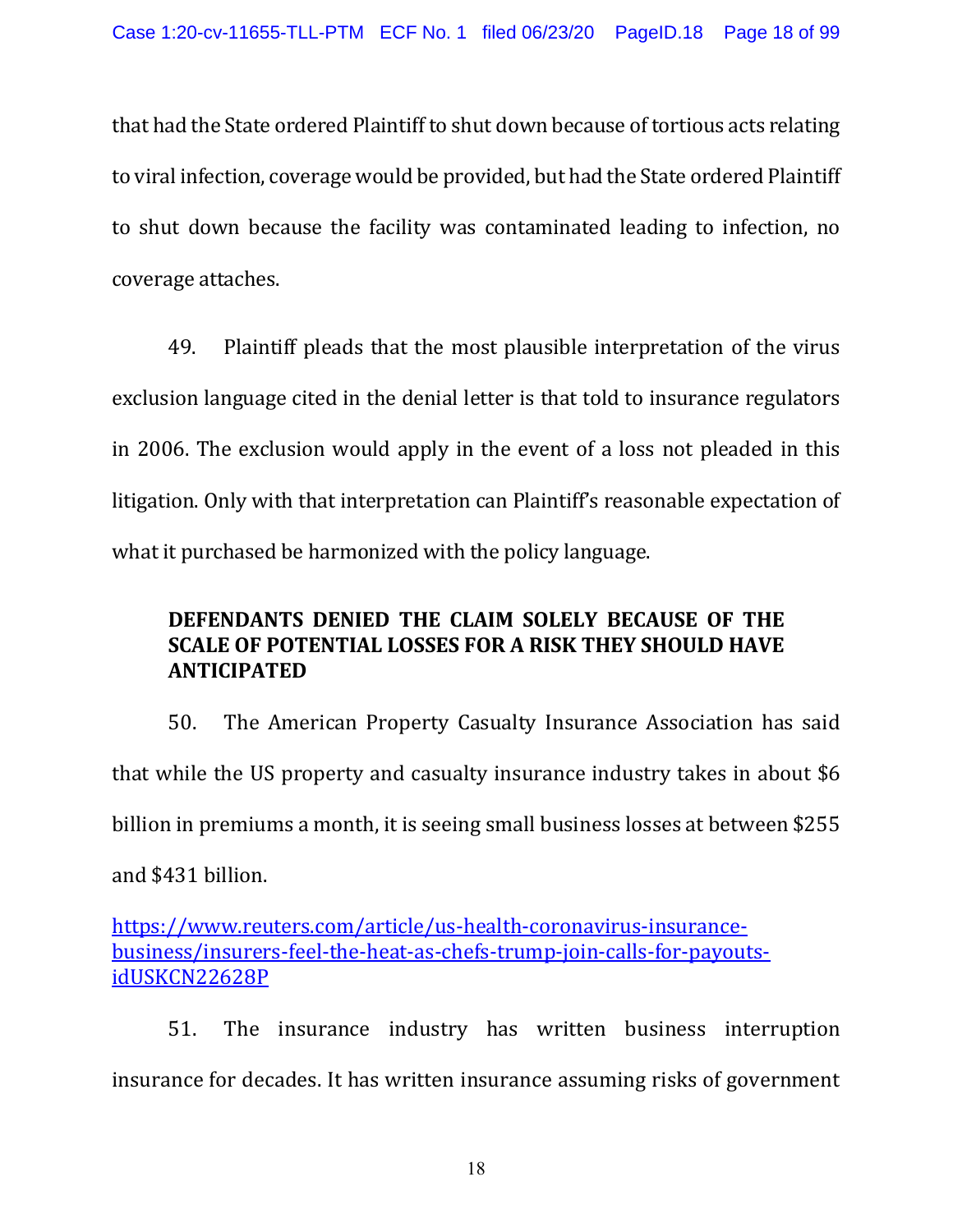shutdown for decades. Both business interruption insurance and civil authority insurance assume loss of use and loss of access losses. There is nothing unusual about this claim except for the sheer scale of claims from businesses in at least 41 states facing their states exercising their police powers in the face of an unprecedented emergency.

52. Facing this, the insurance industry has publicly said that it did not "intend" to insure property damage arising from shutdown orders around the country. It has distanced itself from prior catastrophic—and covered—events like Hurricane Sandy, which caused massive property damage and resulting business interruption to its policyholders.

53. The leading public voice for the property and casualty industry on this issue is Evan Greenberg, Chief Executive Officer for Chubb Insurance Group. Greenberg has publicly warned US policymakers that forcing insurers to pay for business interruption "would bankrupt the industry."

[https://www.insurancebusinessmag.com/us/news/breaking-news/chubb](https://www.insurancebusinessmag.com/us/news/breaking-news/chubb-sued-by-human-rights-nonprofit-over-covid19-business-interruption-coverage-221072.aspx)[sued-by-human-rights-nonprofit-over-covid19-business-interruption](https://www.insurancebusinessmag.com/us/news/breaking-news/chubb-sued-by-human-rights-nonprofit-over-covid19-business-interruption-coverage-221072.aspx)[coverage-221072.aspx](https://www.insurancebusinessmag.com/us/news/breaking-news/chubb-sued-by-human-rights-nonprofit-over-covid19-business-interruption-coverage-221072.aspx)

54. It appears that State Farm and other large property and casualty insurers have simply drawn a hard line that every claim relating to this situation, whether property or casualty, will be denied, and a collective decision has been made to fight each claim. Greenberg was quoted as follows: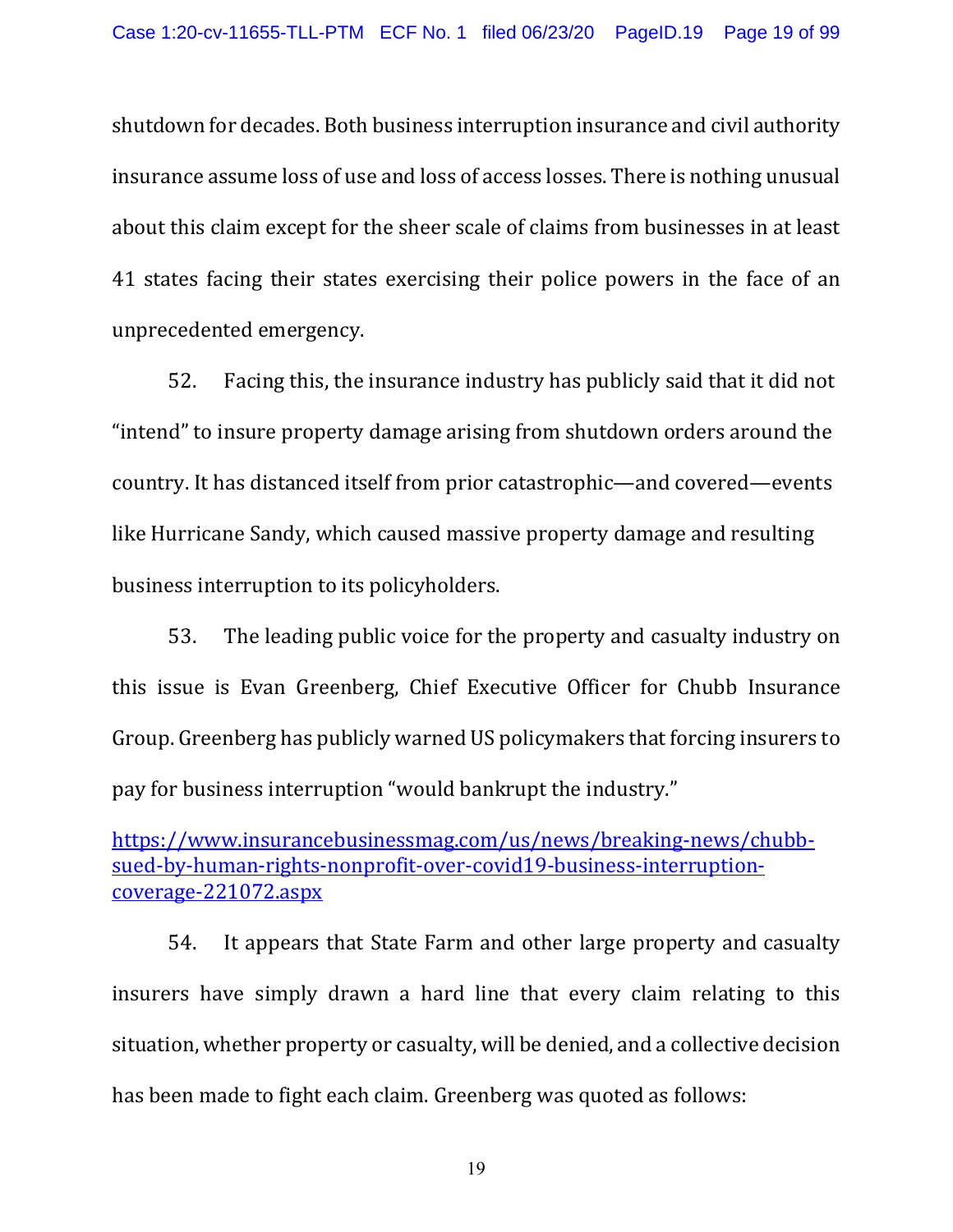"Most catastrophes, like a hurricane or an earthquake, are limited by geography or time," Greenberg said. "Pandemic is very different. You can imagine it hits all insurers, or a large majority, for a loss all at once. It has no geographic bounds, it has no time limit"… Disasters such as a fire, tornado, flood or a hurricane that cause physical losses to property would trigger business interruption coverage, he explained. Pandemics, unlike other catastrophes, are not included in the language for a specific reason, he said. Insurance companies have "finite balance sheets" and potential pandemic losses are "infinite," Greenberg said. "So the only one who could really take the infinite nature, financial nature, of that is the government," he said. "The insurance industry has \$800 billion in capital and that's to support all the normal risks we insure, plus the catastrophe events ... we may incur in one year."

[https://www.cnbc.com/2020/04/16/chubb-ceo-making-insurers-cover](https://www.cnbc.com/2020/04/16/chubb-ceo-making-insurers-cover-pandemic-losses-is-unconstitutional.html)[pandemic-losses-is-unconstitutional.html](https://www.cnbc.com/2020/04/16/chubb-ceo-making-insurers-cover-pandemic-losses-is-unconstitutional.html)

55. The blanket denial of claims is guided not by policy interpretation

or its earlier representations to regulators, but by the sheer size of the exposure to State Farm. State Farm offered business interruption insurance to its policyholders in full anticipation of the risks it is now facing. Insofar as it finds itself with potentially calamitous under-reserve and capitalization issues as a result of too many claims it failed to anticipate, the risk of under-pricing its business interruption insurance is not and should not be on State Farm's policyholders.

### **CLASS ACTION ALLEGATIONS**

56. The class claims all derive directly from a single course of conduct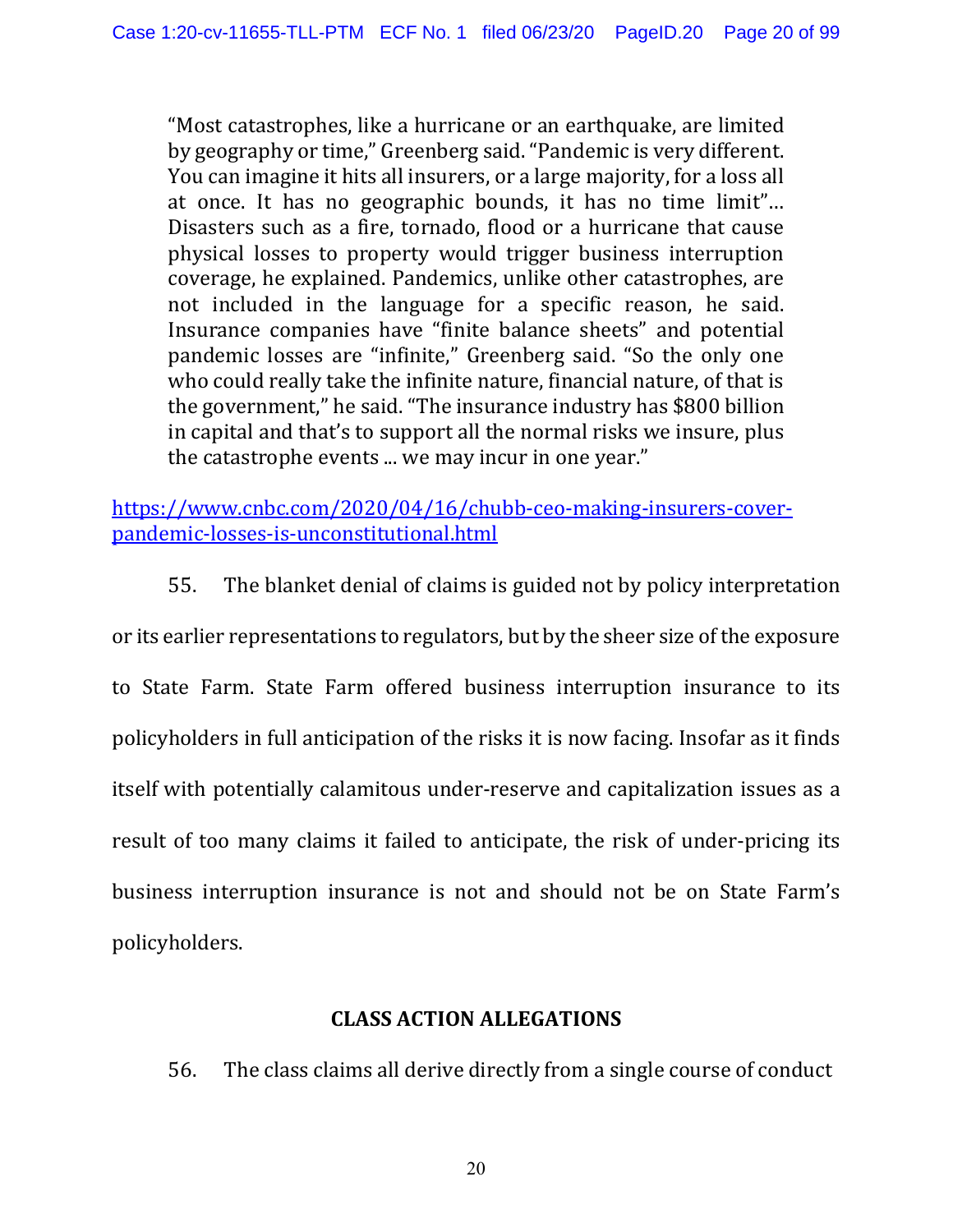by Defendants: their systematic and uniform refusal to pay insureds for losses suffered due to the Order and the related actions to suspend business operations.

57. Plaintiff brings this action pursuant to Rules 23(a), 23(b)(1),

 $23(b)(2)$ , and/or  $23(b)(3)$ , as well as  $23(c)(4)$ , of the Federal Rules of Civil

Procedure, individually and on behalf of all others similarly situated. This

action satisfies the numerosity, commonality, typicality, adequacy,

predominance, and superiority requirements of those provisions.

58. Plaintiff seeks to represent classes defined as:

a) All persons and entities with insured property located in the State of Michigan with Loss of Income coverage under a property insurance policy issued by Defendants that suffered a suspension of business as a non-essential business, and for which Defendants have denied a claim for the losses or have otherwise failed to acknowledge, accept as a covered loss, or pay for the covered losses ("the Loss of Income Coverage Class").

b) All persons and entities with insured property located in the State of Michigan with Civil Authority coverage under a property insurance policy issued by Defendants that suffered Loss of Income caused by the Order, and for which Defendants have denied a claim for the losses or have otherwise failed to acknowledge, accept as a covered loss, or pay for the covered losses ("the Civil Authority Coverage Class").

c) All persons and entities with insured property located in the State of Michigan with Extra Expense coverage under a property insurance policy issued by Defendants that that suffered Loss of Income caused by the Order, and for which Defendants have denied a claim for the expenses or have otherwise failed to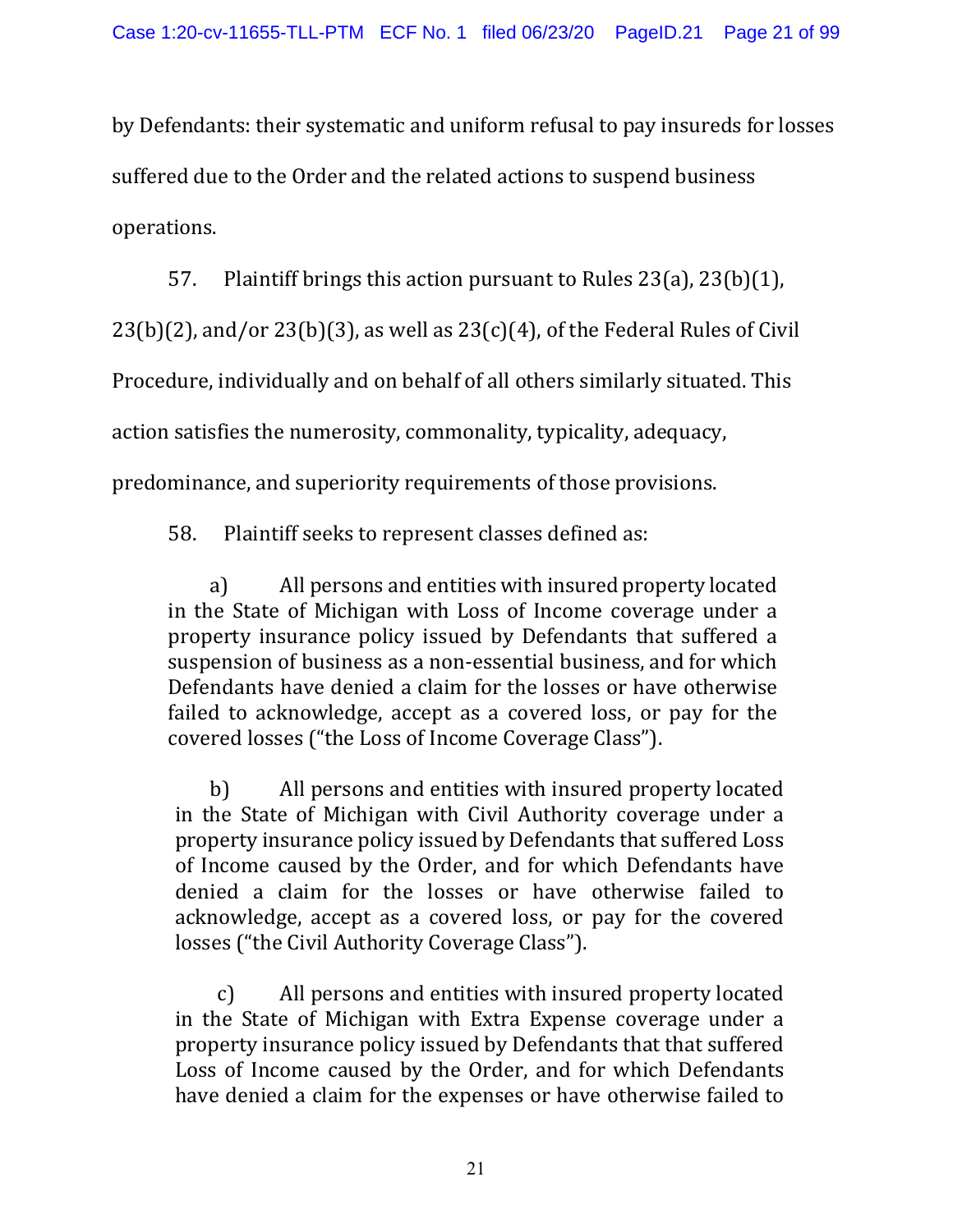acknowledge, accept as a covered expense, or pay for the covered expenses ("the Extra Expense Coverage Class").

59. Excluded from each defined proposed Class are Defendants and any of their members, affiliates, parents, subsidiaries, officers, directors, employees, successors, or assigns; governmental entities; Class Counsel and their employees; and the judicial officers and Court staff assigned to this case and their immediate family members.

60. Plaintiff reserves the right to modify, expand, or amend the definitions of the proposed Classes, as appropriate, during the course of this litigation.

61. This action has been brought and may properly be maintained on behalf of each Class proposed herein under the criteria of Rule 23 of the Federal Rules of Civil Procedure.

### **Numerosity and Ascertainability**

62. This action satisfies the requirements of Fed. R. Civ. P. 23(a)(1). The members of each proposed Class are so numerous that individual joinder of all Class members is impracticable. There are, at a minimum, hundreds of members of each proposed Class.

63. The identity of Class members is ascertainable, as the names and addresses of all Class members can be identified in Defendants' or their agents'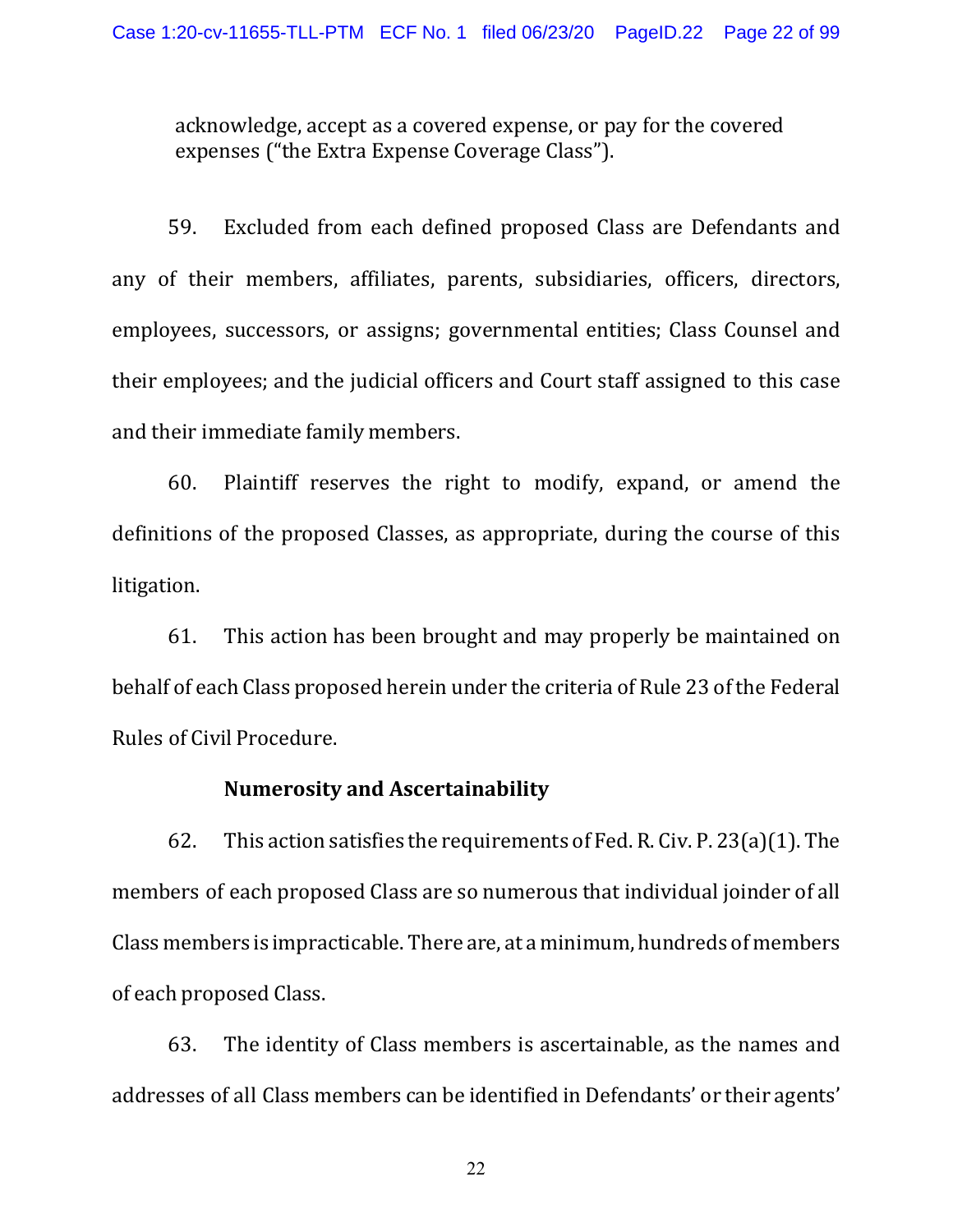books and records. Class members may be notified of the pendency of this action by recognized, Court-approved notice dissemination methods, which may include U.S. mail, electronic mail, internet postings, and/or published notice.

# **Predominance of Common Issues**

64. This action satisfies the requirements of Fed. R. Civ. P. 23(a)(2) and 23(b)(3) because this action involves common questions of law and fact which predominate over any questions affecting only individual Class members. Defendants issued all-risk policies to all the members of each proposed Class in exchange for payment of premiums by the Class members. The questions of law and fact affecting all Class members include, without limitation, the following:

a) Whether Plaintiff and the Class members suffered a covered loss under the policies issued to members of the Class;

b) Whether Defendants' Loss of Income coverage applies to a suspension of business caused by the Order;

c) Whether Defendants' Civil Authority coverage applies to a Loss of Income caused by the Order;

d) Whether Defendants' Extra Expense coverage applies to a Loss of Income caused by the Order;

e) Whether Defendants have breached their contracts of insurance through a uniform and blanket denial of all claims for business losses;

Whether Defendants are entitled to raise the "virus exclusion" in light of the claims and their prior misrepresentations;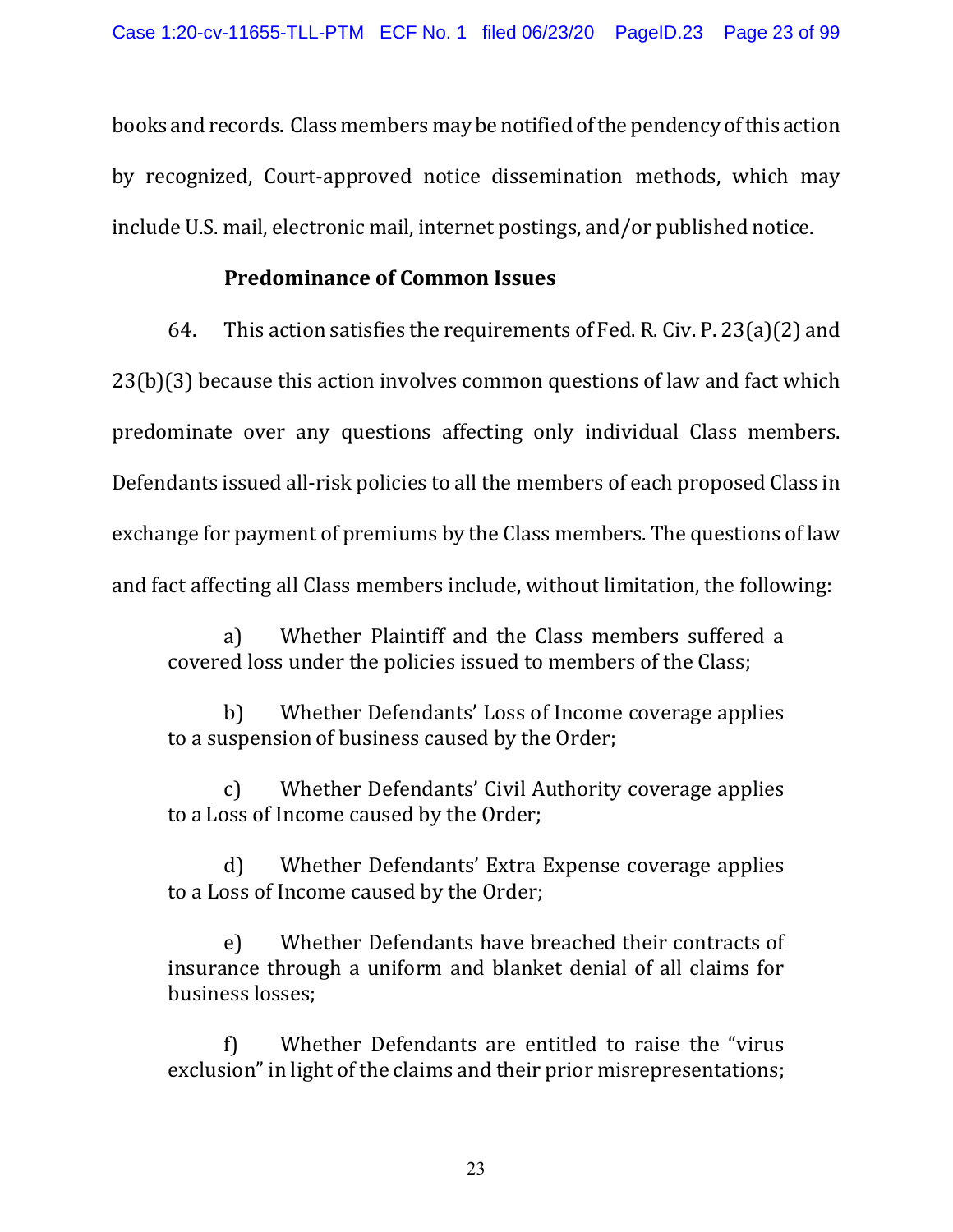g) Whether the "virus exclusion" is applicable, or is void;

h) Whether Plaintiff and the Class members suffered damages as a result of Defendants' actions; and

i) Whether Plaintiff and the Class members are entitled to an award of reasonable attorneys' fees, interest, and costs.

#### **Typicality**

65. This action satisfies the requirements of Fed. R. Civ. P. 23(a)(3) because Plaintiff's claims are typical of the claims of the Class members and arise from the same course of conduct by Defendants. Plaintiff and the other Class members are all similarly affected by Defendants' refusal to pay under their property insurance policies. Plaintiff's claims are based upon the same legal theories as those of the other Class members. Plaintiff and the other Class members sustained damages as a direct and proximate result of the same wrongful practices in which Defendants engaged. The relief Plaintiff seeks is typical of the relief sought for the absent Class members.

### **Adequacy of Representation**

66. This action satisfies the requirements of Fed. R. Civ. P. 23(a)(4) because Plaintiff will fairly and adequately represent and protect the interests of Class members. Plaintiff has retained counsel with substantial experience in prosecuting complex class action and insurance coverage litigation.

67. Plaintiff and its counsel are committed to vigorously prosecuting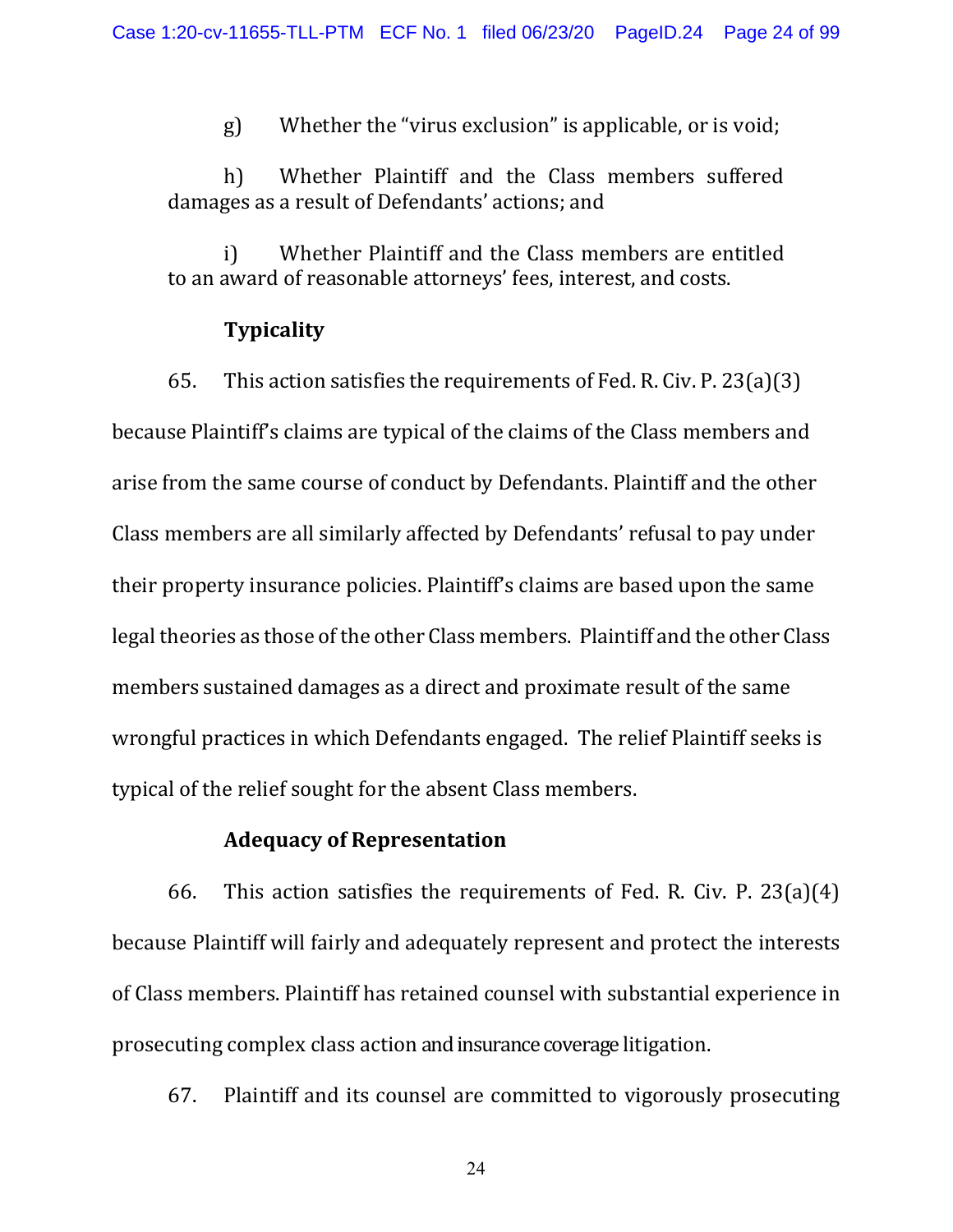this action on behalf of the Class members and have the financial resources to do so. Neither Plaintiff nor its counsel has interests adverse to those of the Class members.

# **Inconsistent or Varying Adjudications and the Risk of Impediments to Other Class Members' Interests**

68. This action satisfies the requirements of Fed. R. Civ. P. 23(b)(1). Plaintiff seeks class-wide adjudication as to the interpretation and scope of Defendants' property insurance policies. The prosecution of separate actions by individual members of the proposed Classes would create an imminent risk of inconsistent or varying adjudications that would establish incompatible standards of conduct for Defendants.

# **Final Injunctive and/or Corresponding Declaratory Relief with Respect to the Class is Appropriate**

69. This action satisfies the requirements of Fed. R. Civ. P. 23(b)(2) because Defendants acted or refused to act on grounds generally applicable to Plaintiff and the other Class members, thereby making appropriate final injunctive and/or corresponding declaratory relief with respect to the Class members. The class claims all derive directly from Defendants' systematic and uniform refusal to pay insureds for losses. Defendants' actions or refusal to act are grounded upon the same generally applicable legal theories.

# **Superiority**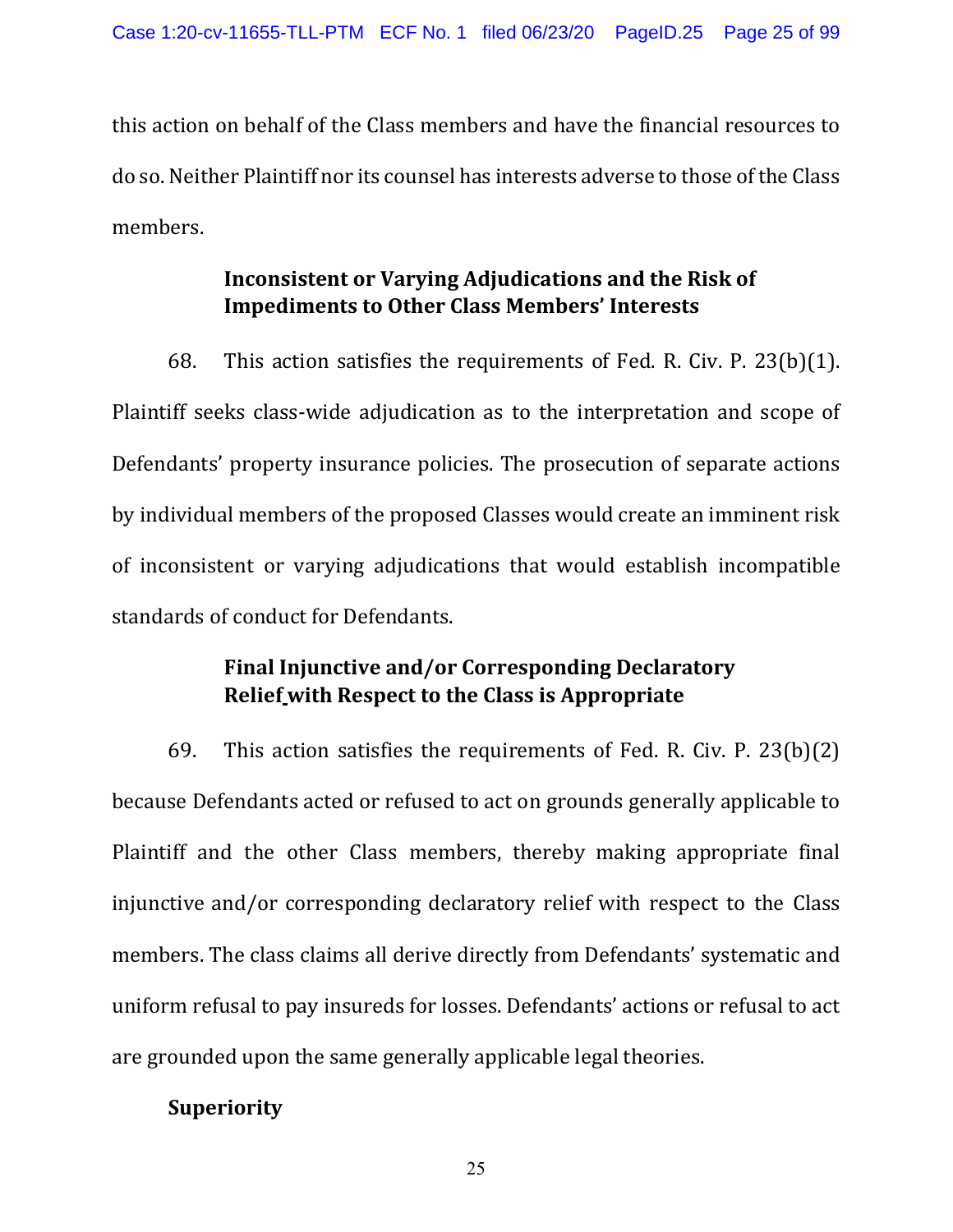70. This action satisfies the requirements of Fed. R. Civ. P. 23(b)(3) because a class action is superior to other available methods for the fair and efficient adjudication of this controversy. The common questions of law and of fact regarding Defendants' conduct and the interpretation of the common language in their property insurance policies predominate over any questions affecting only individual Class members.

71. Because the damages suffered by certain individual Class members may be relatively small, the expense and burden of individual litigation would make it very difficult or impossible for all individual Class members to redress the wrongs done to each of them individually, such that many Class members would have no rational economic interest in individually controlling the prosecution of specific actions, and the burden imposed on the judicial system by individual litigation by even a small fraction of the Class would be enormous, making class adjudication the superior alternative under Fed. R. Civ. P.  $23(b)(3)(A)$ .

72. The conduct of this action as a class action presents far fewer management difficulties, far better conserves judicial resources and the parties' resources, and far more effectively protects the rights of each Class member than would piecemeal litigation. Compared to the expense, burdens, inconsistencies, economic infeasibility, and inefficiencies of individualized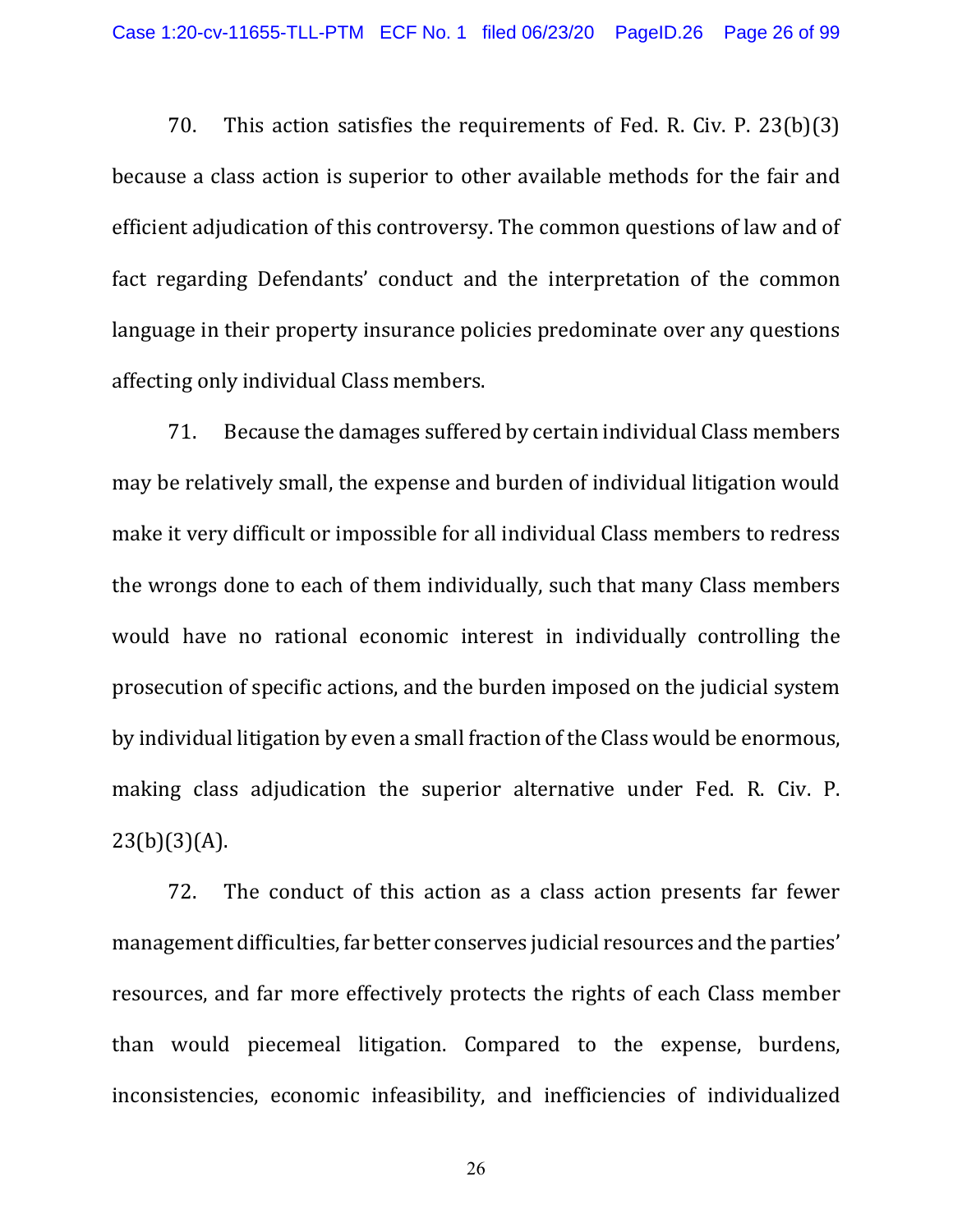litigation, the challenges of managing this action as a class action are substantially outweighed by the benefits to the legitimate interests of the parties, the Court, and the public of class treatment in this Court, making class adjudication superior to other alternatives, under Fed. R. Civ. P. 23(b)(3)(D).

73. Plaintiff is not aware of any obstacles likely to be encountered in the management of this action that would preclude its maintenance as a class action. Rule 23 provides the Court with authority and flexibility to maximize the efficiencies and benefits of the class mechanism and reduce management challenges. The Court may, on motion of Plaintiff or on its own determination, certify statewide classes for claims sharing common legal questions; utilize the provisions of Rule 23(c)(4) to certify any particular claims, issues, or common questions of fact or law for class-wide adjudication; certify and adjudicate bellwether class claims; and utilize Rule  $23(c)(5)$  to divide any Class into subclasses.

### **CAUSES OF ACTION COUNT I: DECLARATORY JUDGMENT (On behalf of the Loss of Income Coverage Class)**

74. Plaintiff re-adopts and re-alleges paragraphs 1 through 73 above.

75. Plaintiff brings this Count individually and on behalf of the other members of the Loss of Income Coverage Class.

76. Under 28 U.S.C. §§ 2201 and 2202, this Court has jurisdiction to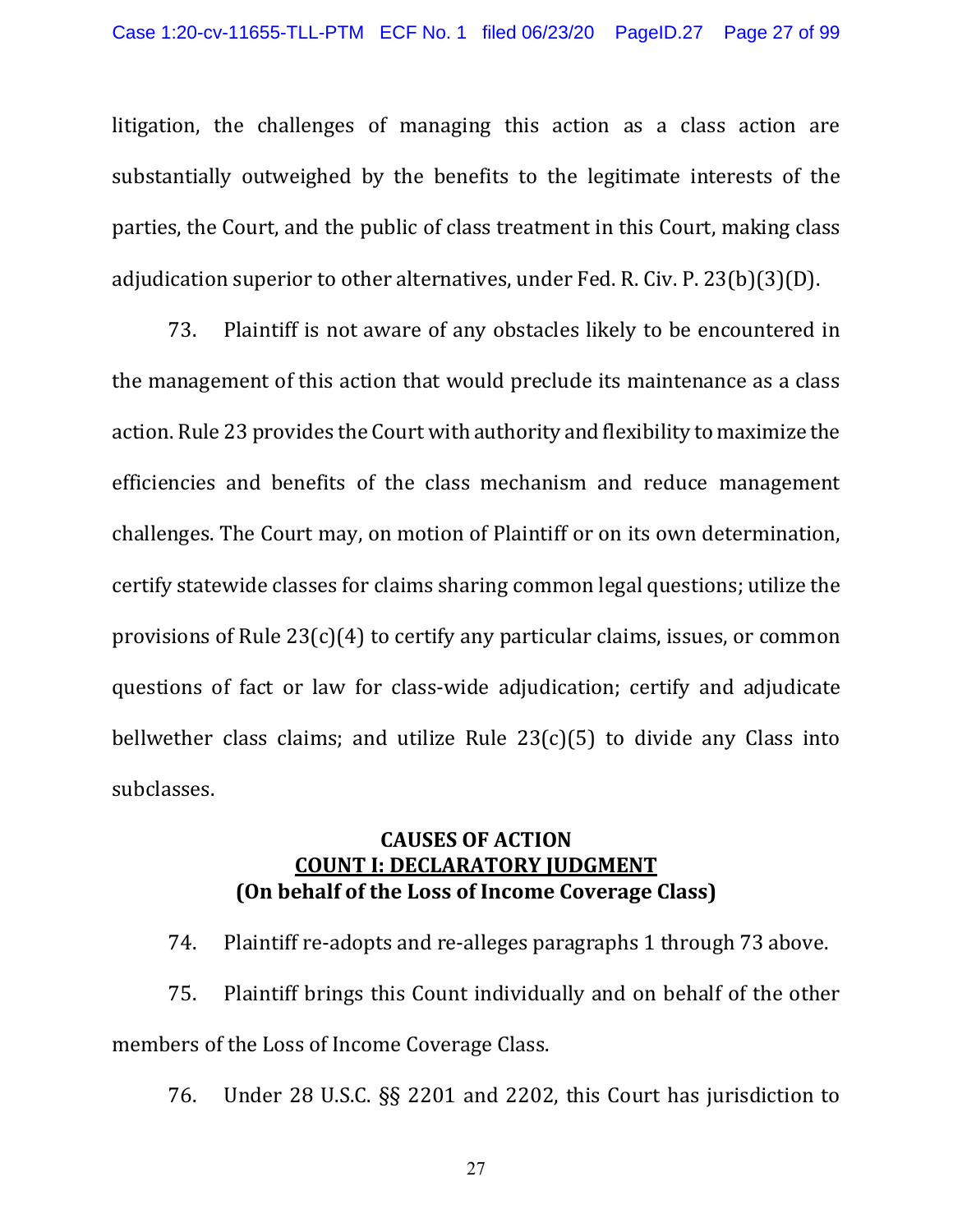declare the rights and other legal relations of the parties in dispute.

77. Plaintiff's Policy, as well as the policies of other Loss of Income Coverage Class members, are insurance contracts under which Defendants were paid premiums in exchange for promises to pay Class members' losses for claims covered by the Policy.

78. In the Policy, Defendants promised to pay for losses of business income sustained as a result of perils not excluded under the Policy. Specifically, Defendants promised to pay for losses of business income sustained as a result of a suspension of business operations.

79. The Order caused direct physical loss of and damage to Turek and other Class members' premises, resulting in suspensions of business operations at these premises. These suspensions have caused Plaintiff and Class members to suffer losses ofbusiness income.

80. These suspensions and losses triggered business income coverage under thePolicy and other Class members' policies.

81. Plaintiff and the other Class members have complied with all applicable provisions of their respective policies, including payment of premiums.

82. Defendants dispute that the Policy and other Class members' policies provide coverage for these losses.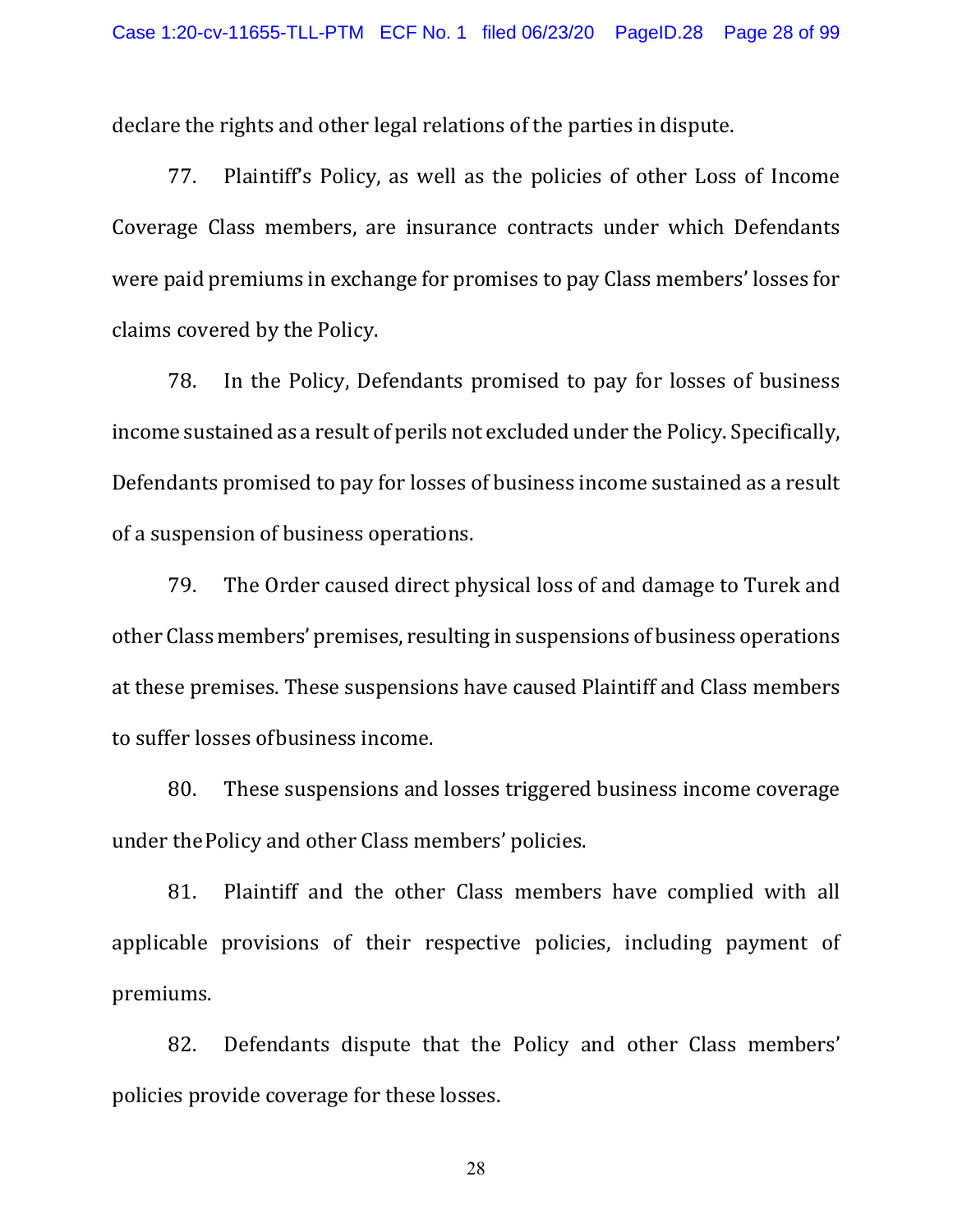83. Plaintiff seeks a Declaratory Judgment that its Policy and other Class members' policies provide coverage for the losses of business income.

84. An actual case or controversy exists regarding Plaintiff's and other Class members' rights and Defendants' obligations to reimburse Plaintiff and other Class members for the full amount of these losses. Accordingly, the Declaratory Judgment sought is justiciable.

WHEREFORE, Plaintiff requests that this Court enter a Declaratory Judgment declaring that the Policy and other Class members' policies provide coverage for Class members' losses of business income.

# **COUNT II: BREACH OF CONTRACT (On behalf of the Loss of Income Coverage Class)**

85. Plaintiff re-adopts and re-alleges paragraphs 1 through 84 above.

86. Plaintiff brings this Count individually and on behalf of the other members of the Loss of Income Coverage Class.

87. Plaintiff's Policy, as well as the policies of other Loss of Income Coverage Class members, are insurance contracts under which Defendants were paid premiums in exchange for promises to pay Class members' losses for claims covered by the Policy.

88. In the Policy, Defendants promised to pay for losses of business income incurred as a result of risk not excluded under the Policy. Specifically,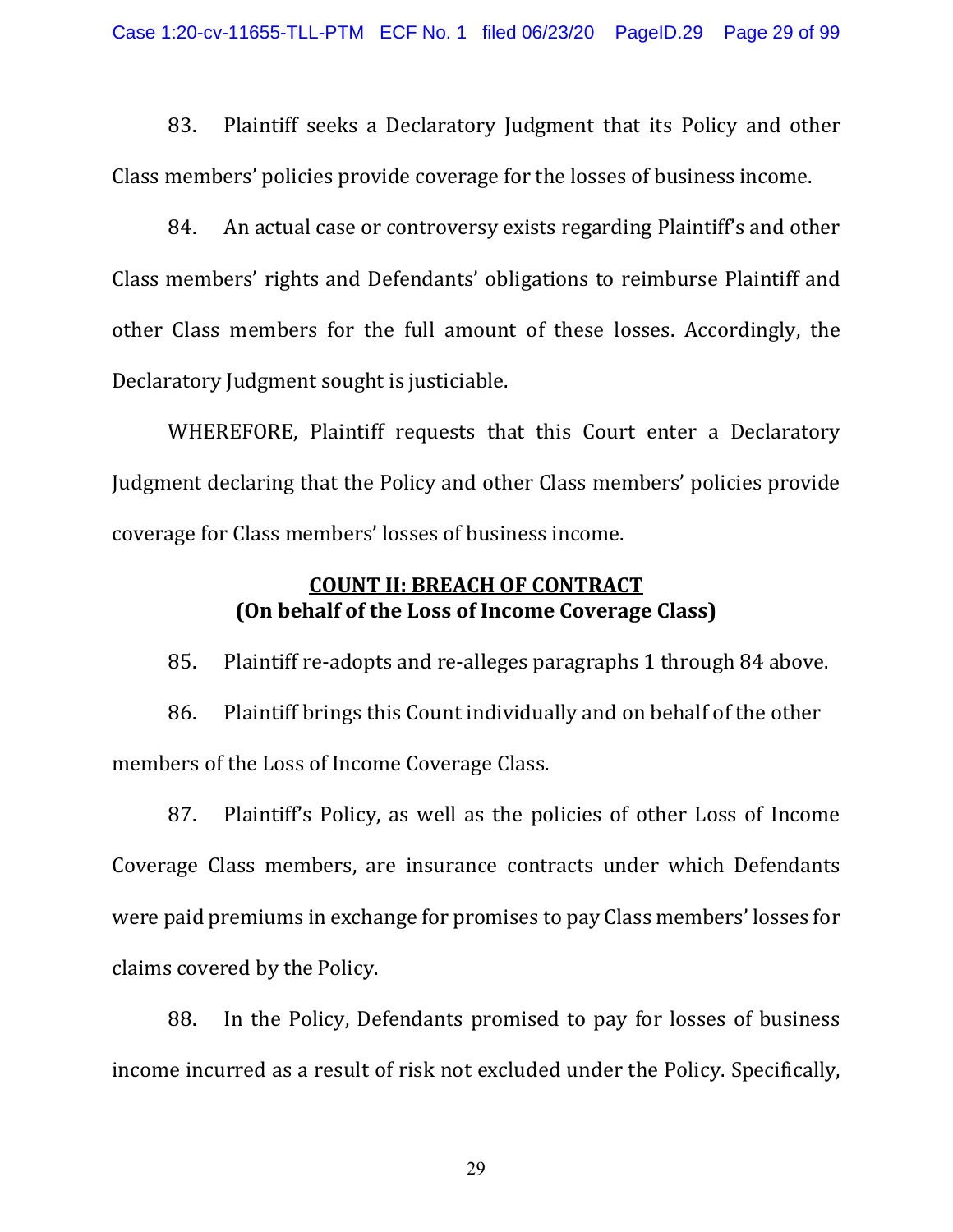Defendants promised to pay for losses of business income sustained as a result of a suspension of business operations.

89. The Order caused direct physical loss of and damage to Turek and other Class members' premises, resulting in suspensions of business operations at these premises. These suspensions have caused Class members to suffer losses of business income.

90. These suspensions and losses triggered business income coverage under thePolicy and other Class members' policies.

91. Plaintiff and the other Class members have complied with all applicable provisions of their respective policies, including payment of premiums.

92. Defendants, without justification, have refused performance under the Policy and other Class members' policies by denying coverage for these losses and expenses. Accordingly, Defendants are in breach of the Policy and other Class members' policies.

93. As a result of Defendants' breaches of the Policy and other Class members' policies, Plaintiff and other Class members have suffered actual and substantial damages for which Defendants are liable.

WHEREFORE, Plaintiff, individually and on behalf of other Class members, seeks compensatory damages resulting from Defendants' breaches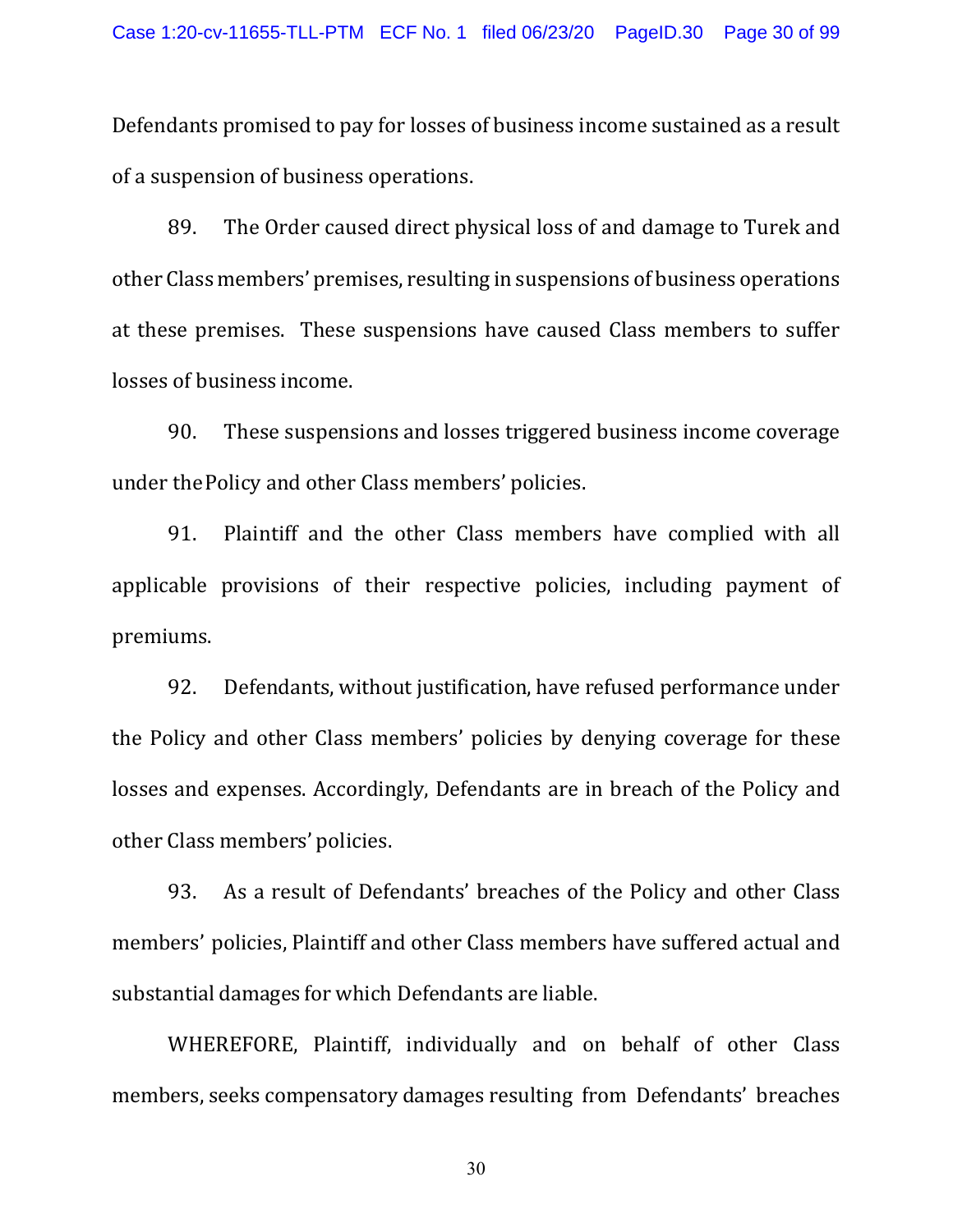of the Policy and other Class Members' policies and seek all other relief deemed appropriate by this Court, including attorneys' fees and costs.

# **COUNT III: DECLARATORY JUDGMENT (On behalf of the Extra Expense Coverage Class)**

94. Plaintiff re-adopts and re-alleges paragraphs 1 through 93 above.

95. Plaintiff brings this Count individually and on behalf of the other members of the Extra Expense Coverage Class.

96. Under 28 U.S.C. §§ 2201 and 2202, this Court has jurisdiction to declare the rights and other legal relations of the parties in dispute.

97. Plaintiff's Policy, as well as the policies of other Extra Expense Coverage Class members, are insurance contracts under which Defendants were paid premiums in exchange for promises to pay Class members' losses for claims covered by the Policy.

98. Specifically, Defendants promised to pay for Extra Expenses incurred by Plaintiff and other Class members that the insureds would not have incurred ifthere had been no loss or damage to the insured premises.

99. The Order caused direct physical loss of and damage to Turek and other Class members' insured premises, resulting in suspensions of business operations at these premises. As a result, Plaintiff and other Class members have incurred Extra Expenses.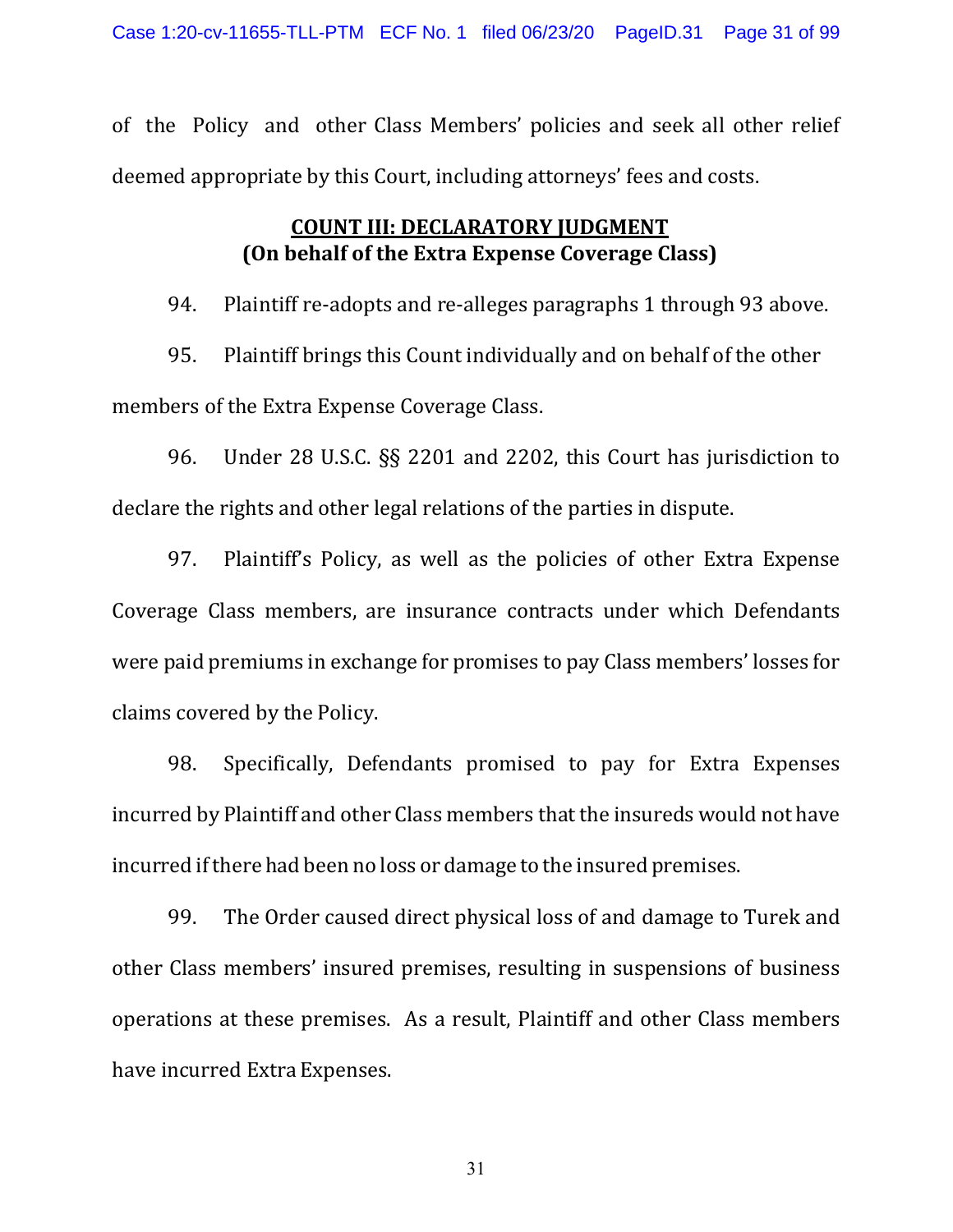100. These Expenses triggered Extra Expense coverage under the Policy and other Class members' policies.

101. Plaintiff and the other Class members have complied with all applicable provisions of their respective policies, including payment of premiums.

102. Defendants, without justification, dispute that the Policy and other Class members' policies provide coverage for these Extra Expenses.

103. Plaintiff, individually and on behalf of the other members of the Extra Expense Coverage Class, seeks a Declaratory Judgment that its Policy, and those of other members of the Extra Expense Coverage Class, provides coverage for these Extra Expenses.

104. An actual case or controversy exists regarding Class members' rights and Defendants' obligations under Class members' policies to reimburse Class members for these Extra Expenses. Accordingly, the Declaratory Judgment sought is justiciable.

WHEREFORE, Plaintiff requests that this Court enter a Declaratory Judgment declaring that the Policy and other Class members' policies provide coverage for Class members' Extra Expenses.

### **COUNT IV: BREACH OF CONTRACT (On behalf of the Extra Expense Coverage Class)**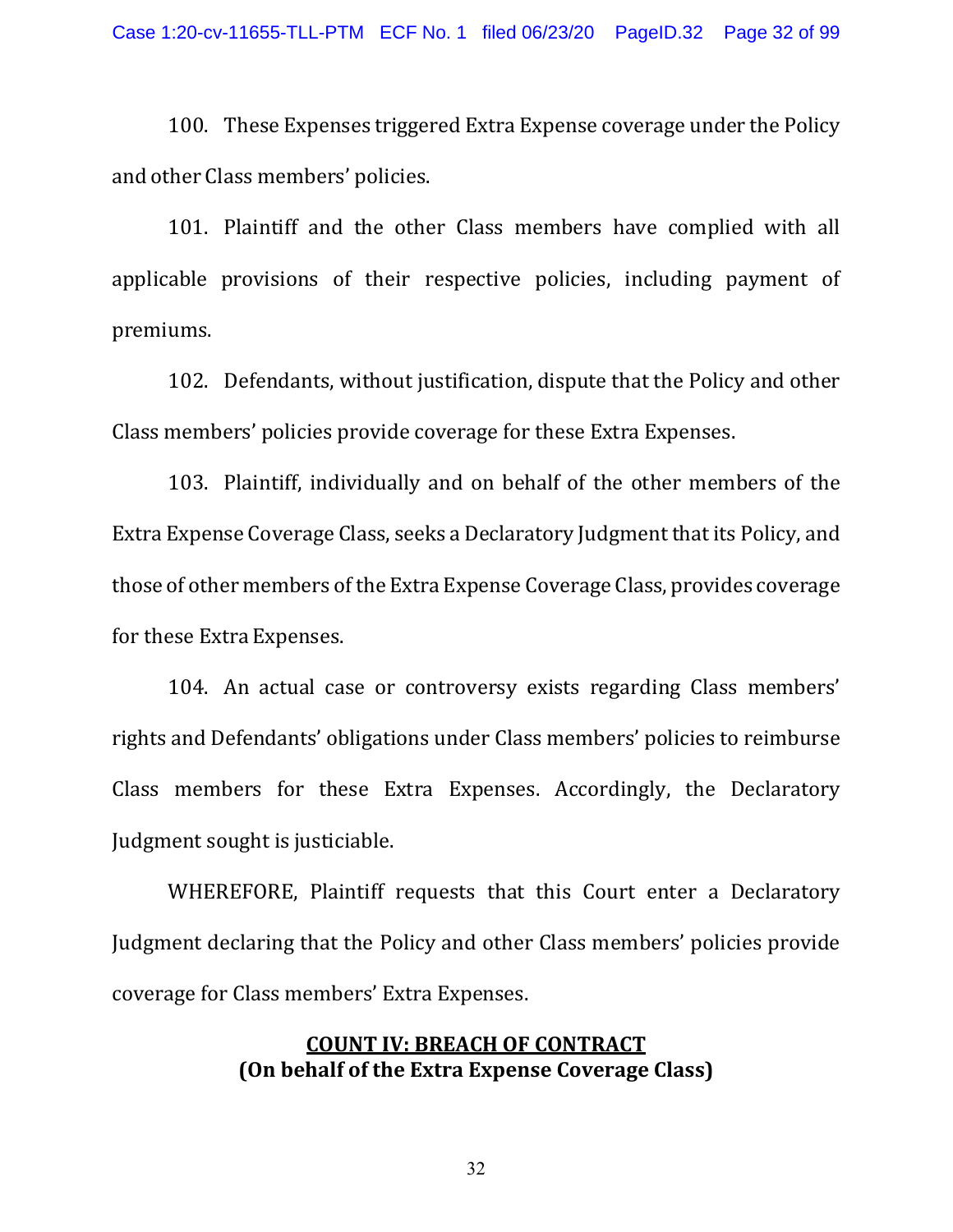105. Plaintiff re-adopts and re-alleges paragraphs 1 through 104 above.

106. Plaintiff brings this Count individually and on behalf of the other members of the Extra Expense Coverage Class.

107. Plaintiff's Policy, as well as the policies of other Extra Expense Coverage Class members, are insurance contracts under which Defendants were paid premiums in exchange for promises to pay Class members' losses for claims covered by the Policy.

108. Specifically, Defendants promised to pay for Extra Expenses incurred by Plaintiff and other Class members. These Extra Expenses include expenses to avoid or minimize the suspension of business, continue operations, and to repair or replace property.

109. The Order caused direct physical loss of and damage to Turek and other Class members' insured premises, resulting in suspensions of business operations at these premises. These suspensions have caused Class members to incur Extra Expenses.

110. These Extra Expenses triggered Extended Expense coverage under the Policy and other Class members' policies.

111. Plaintiff and the other Class members have complied with all applicable provisions of the Policy, including payment of premiums.

112. Defendants, without justification, have refused performance under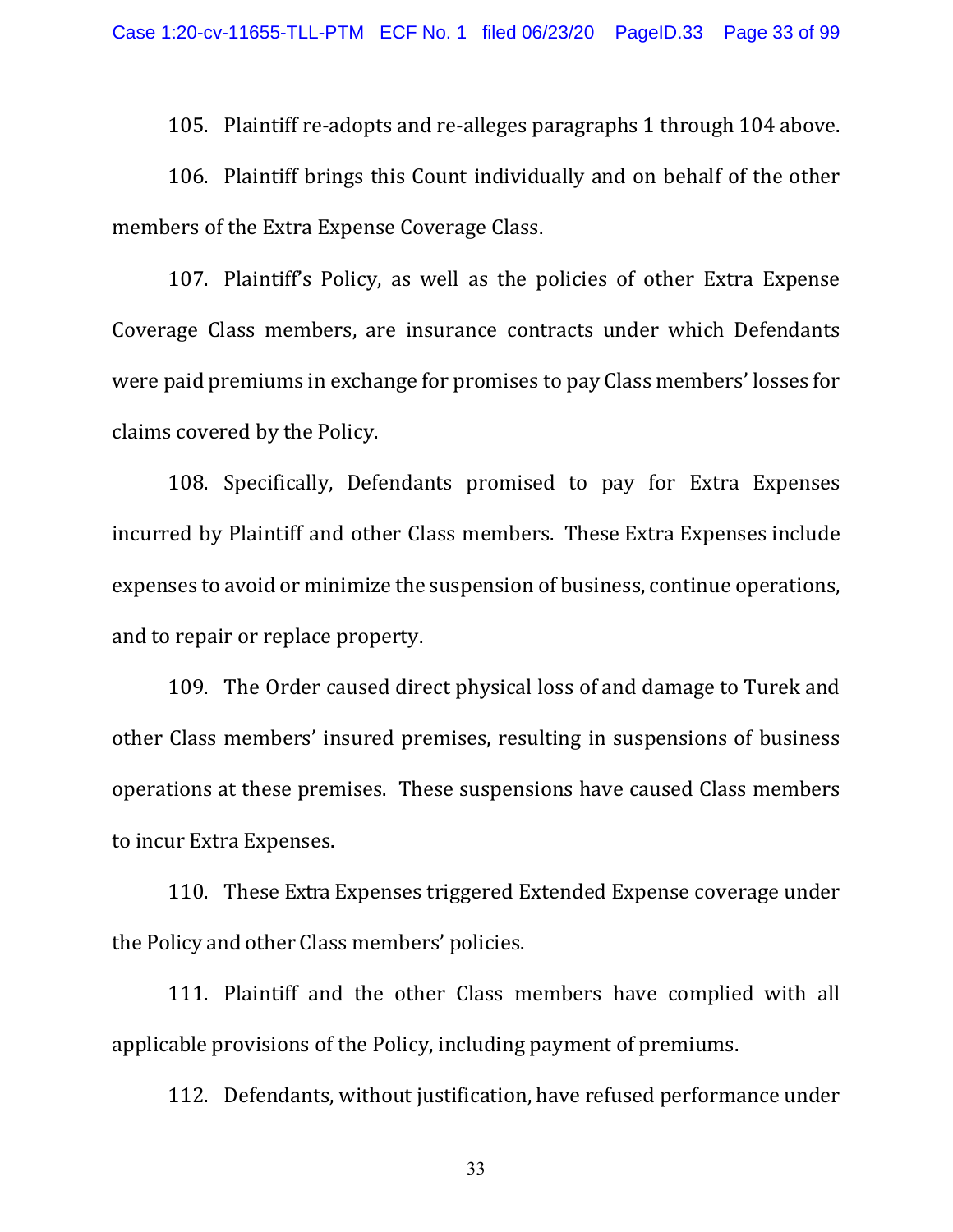the Policy and other Class members' policies by denying coverage for these Extra Expenses. Accordingly, Defendants are in breach of the Policy and other Class members' policies.

113. As a result of Defendants' breaches of the Policy and other Class members' policies, Plaintiff and other Class members have suffered actual and substantial damages for which Defendants are liable.

WHEREFORE, Plaintiff, individually and on behalf of other Class members, seeks compensatory damages resulting from Defendants' breaches of the Policy and other Class Members' policies and seek all other relief deemed appropriate by this Court, including attorneys' fees and costs.

# **COUNT V: DECLARATORY JUDGMENT (On behalf of the Civil Authority Coverage Class)**

114. Plaintiff re-adopts and re-alleges paragraphs 1 through 113 above.

115. Plaintiff brings this Count individually and on behalf of the other members of the Civil Authority Coverage Class.

116. Under 28 U.S.C. §§ 2201 and 2202, this Court has jurisdiction to declare the rights and other legal relations of the parties in dispute.

117. Plaintiff's Policy, as well as the policies of other Civil Authority Coverage Class members, are insurance contracts under which Defendants were paid premiums in exchange for promises to pay Class members' losses for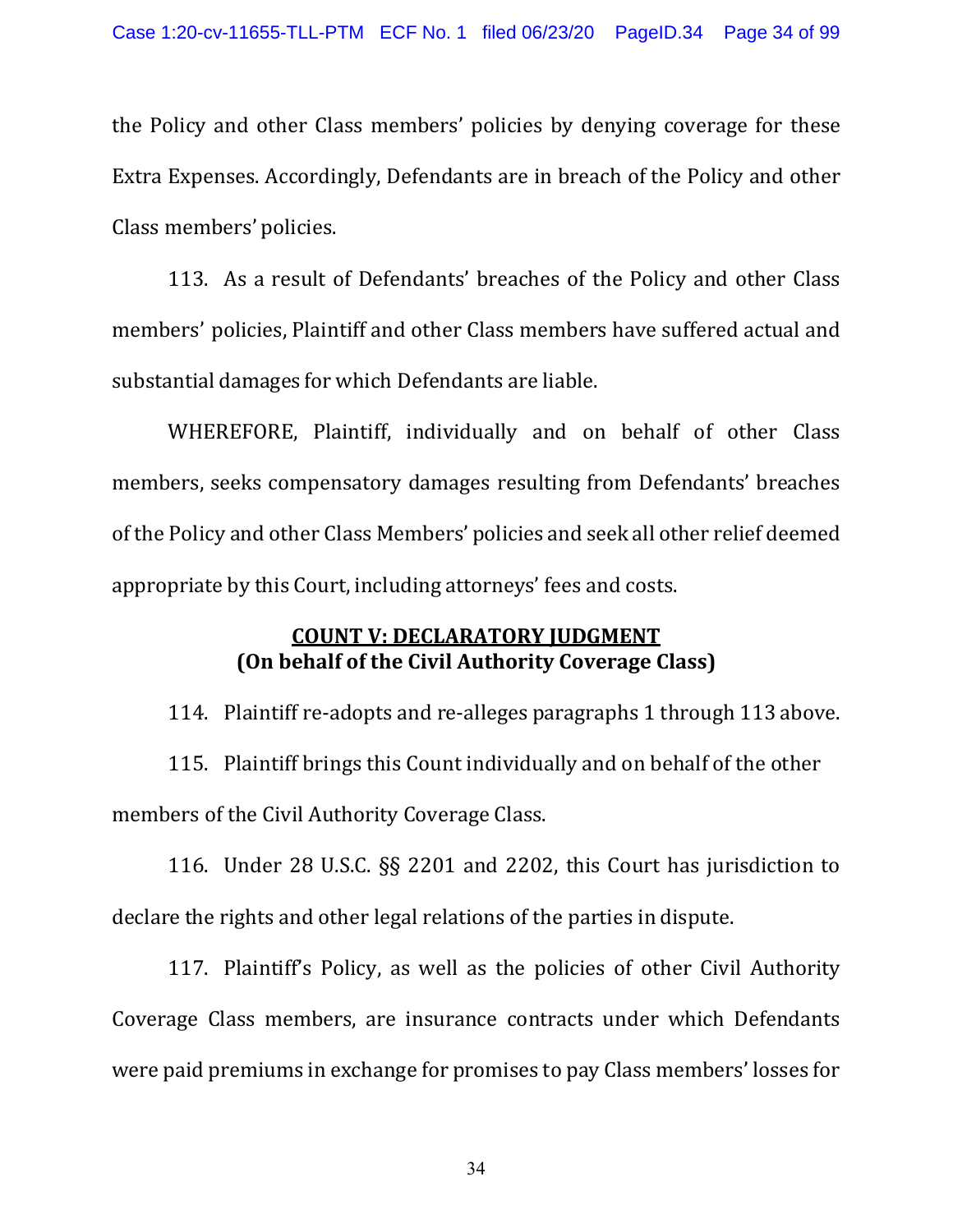claims covered by the policies.

118. In the Policy and other Class members' policies, Defendants promised to pay for losses of business income sustained and extra expenses incurred when, among other things, a Covered Cause of Loss causes damage to property near the insured premises, and the civil authority prohibits access to property near the insured premises.

119. Plaintiff and other Class members have suffered losses and incurred expenses as a result of actions of the Order that prohibited access to insured premises under the Policy and Class members' policies.

120. These losses satisfied all requirements to trigger Civil Authority coverage under the Policy and other Class members' policies.

121. Plaintiff and the other Class members have complied with all applicable provisions of the Policy, including payment of premiums.

122. Defendants, without justification, dispute that the Policy provides coverage for these losses.

123. Plaintiff seeks a Declaratory Judgment that its Policy and other Class members' policies provide coverage for the losses that Class members have sustained and extra expenses they have incurred caused by actions of civil authorities.

124. An actual case or controversy exists regarding Class members'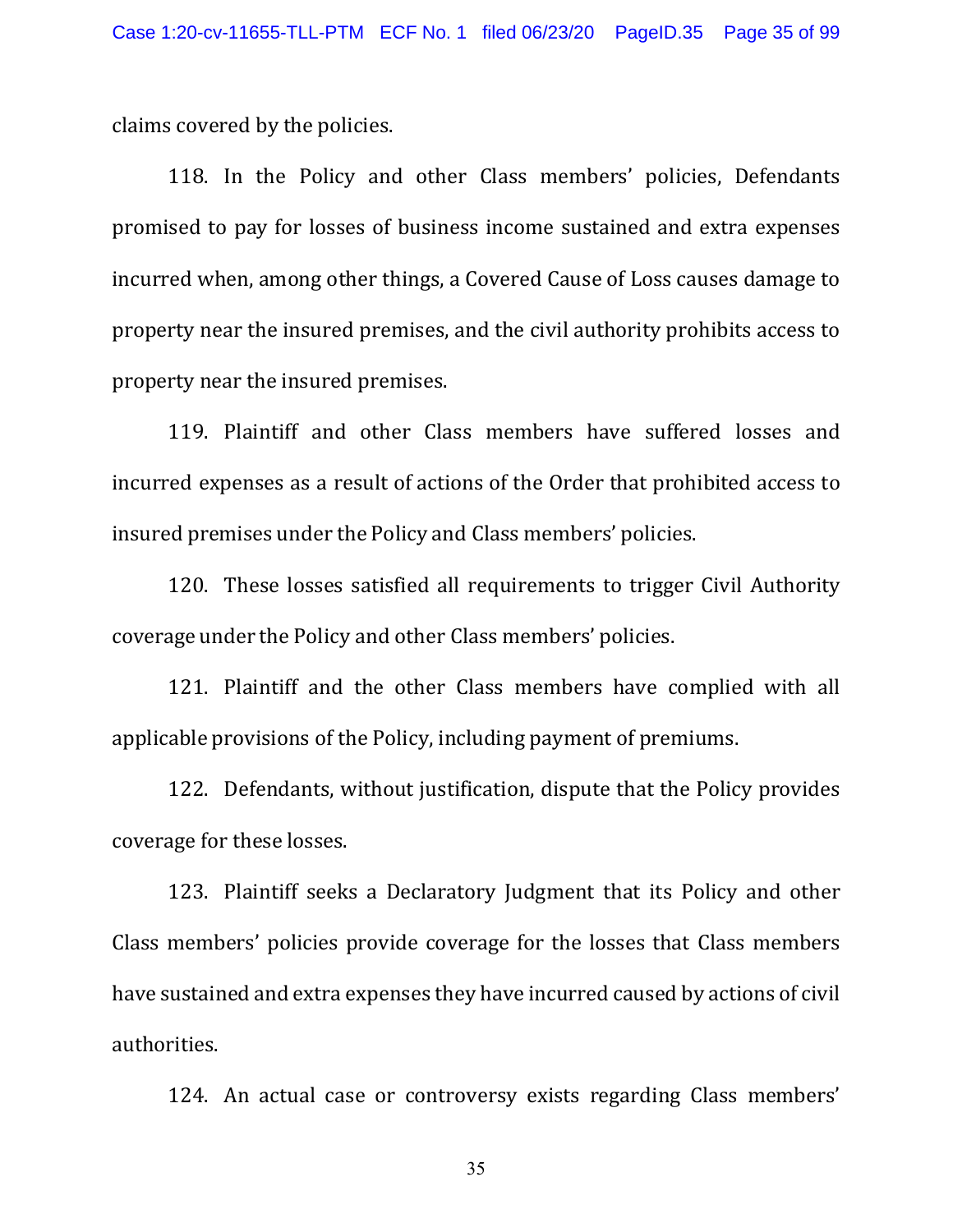rights and Defendants' obligations under Class members' policies to reimburse Class members for these losses and extra expenses. Accordingly, the Declaratory Judgment sought is justiciable.

WHEREFORE, Plaintiff, individually and on behalf of other Class members, requests that this Court enter a Declaratory Judgment declaring that the Policy provides Civil Authority coverage for the losses and extra expenses incurred by Plaintiff and the other Class members.

# **COUNT VI: BREACH OF CONTRACT (On behalf of the Civil Authority Coverage Class)**

125. Plaintiff re-adopts and re-alleges paragraphs 1 through 124 above.

126. Plaintiff brings this Count individually and on behalf of the other members of the Civil Authority Coverage Class.

127. Plaintiff's Policy, as well as the policies of other Civil Authority Coverage Class members, are insurance contracts under which Defendants were paid premiums in exchange for promises to pay Class members' losses and expenses covered by the Policy.

128. In the Policy and other Class members' policies, Defendants promised to pay for losses of business income sustained and extra expenses incurred when the civil authority prohibits access to property near the insured premises.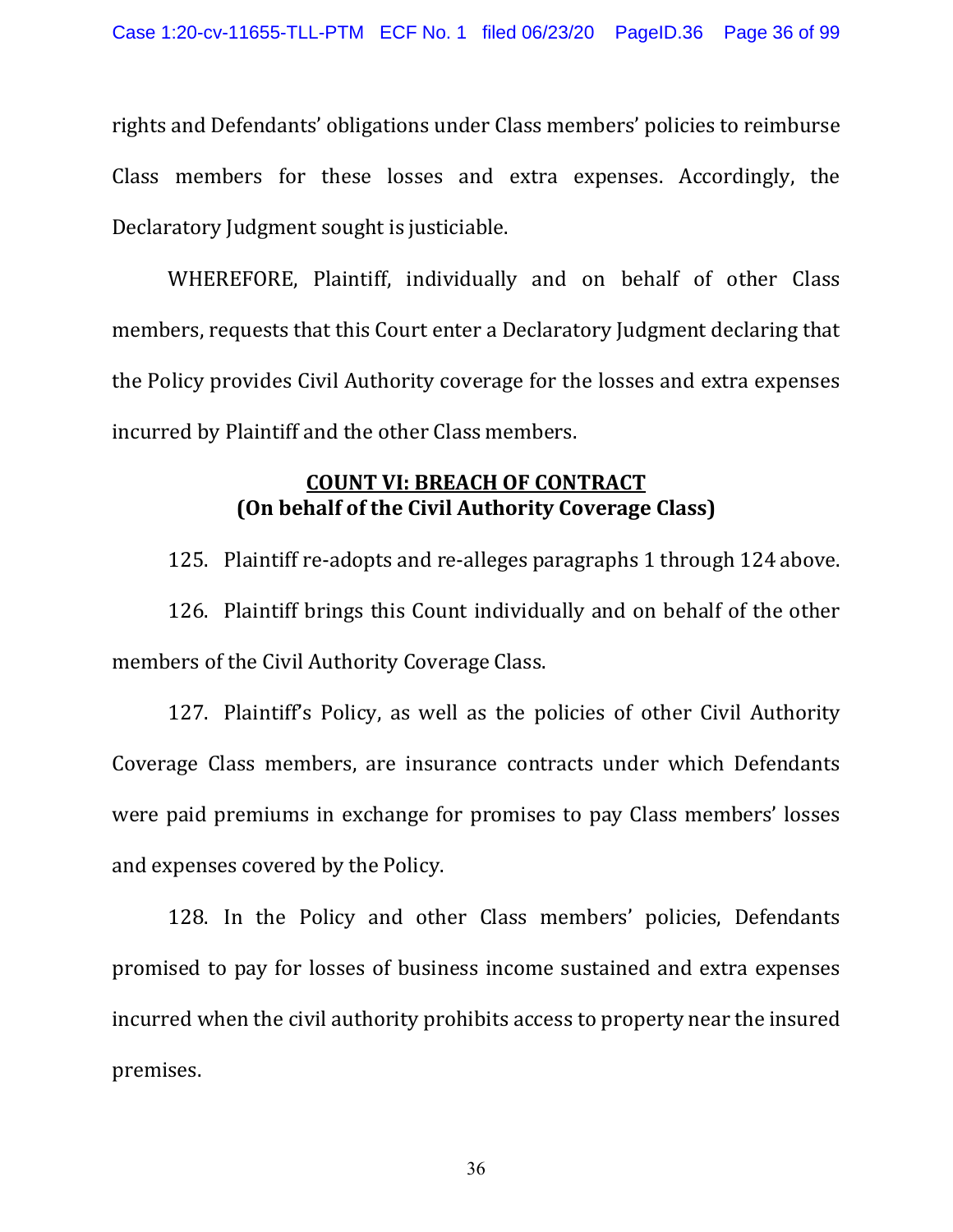129. Plaintiff and other Class members have suffered losses and incurred expenses as a result of actions of civil authorities that prohibited access to insured premises under the Policy and Class members' policies.

130. These losses satisfied all requirements to trigger Civil Authority coverage under the Policy and other Class members' policies.

131. Plaintiff and the other Class members have complied with all applicable provisions of the Policy, including payment of premiums.

132. Defendants, without justification, have refused performance under the Policy and other Class members' policies by denying coverage for these losses and expenses. Accordingly, Defendants are in breach of the Policy and other Class members' policies.

133. As a result of Defendants' breaches of the Policy and other Class members' policies, Plaintiff and other Class members have suffered actual and substantial damages for which Defendants are liable.

WHEREFORE, Plaintiff seeks compensatory damages resulting from Defendants' breaches of the Policy and other Class members' policies, and seek all other relief deemed appropriate by this Court, including attorneys' fees and costs.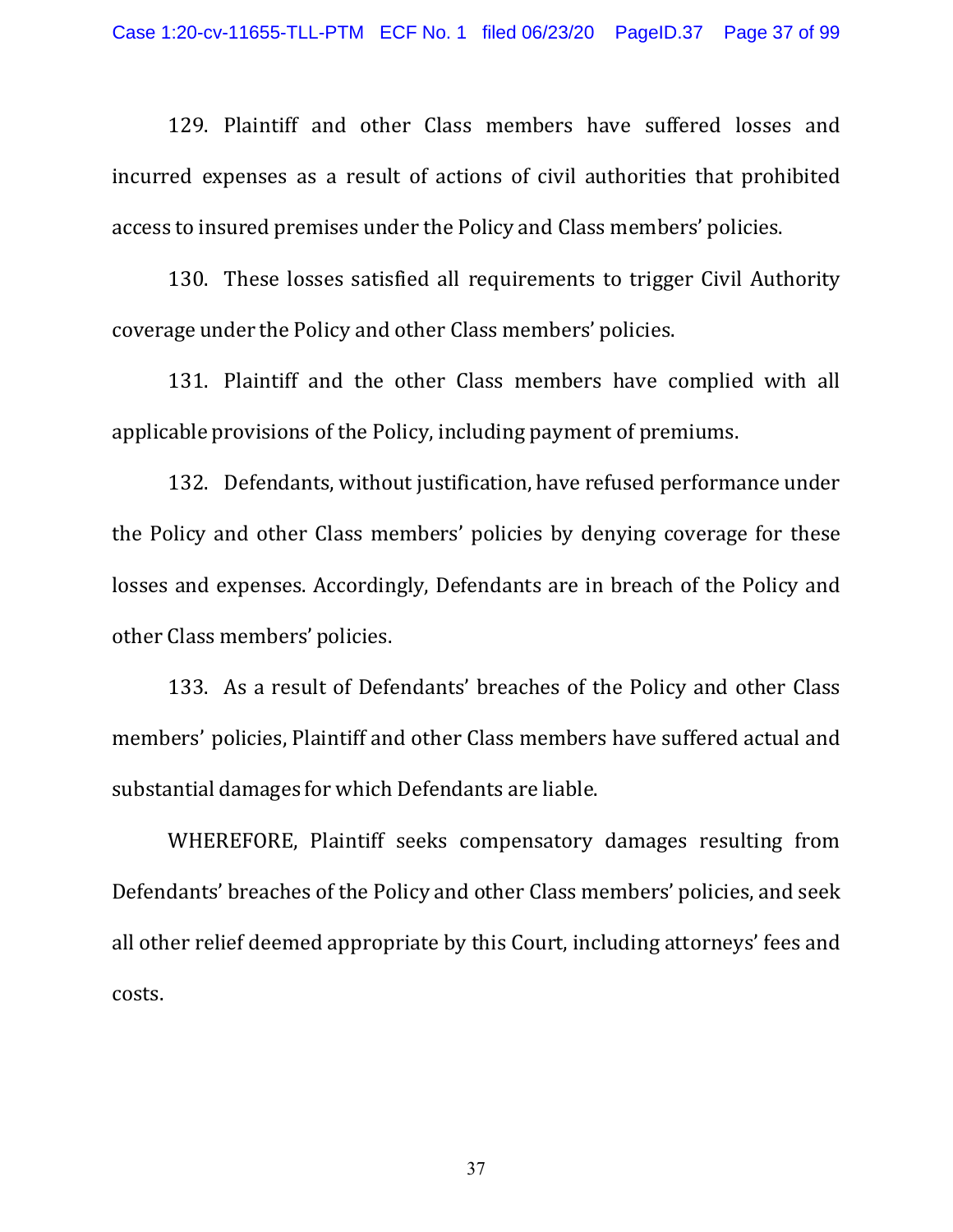#### **PRAYER FOR RELIEF**

WHEREFORE, Plaintiff respectfully requests that the Court enter judgment in its favor and against Defendants, as follows:

- A. Entering an order certifying the proposed statewide Classes, designating Plaintiff as Class representative, and appointing Plaintiff's undersigned attorneys as Counsel for the classes;
- B. Entering declaratory judgments on Counts I, III, and V in favor of Plaintiff and the members of the Loss of Income Coverage Class, Civil Authority Coverage Class, and Extra Expense Coverage Class as follows:
	- i. Loss of Income, Civil Authority and Extra Expense losses and expenses incurred and sustained as a result of the Order are insured and covered losses and expenses under Plaintiff's and Class members' policies; and
	- ii. Defendants are obligated to pay for the full amount of the Loss of Income, Civil Authority and Extra Expense losses and expenses sustained and incurred, and to be sustained and incurred, as a result of the Order are insured and covered losses and expenses under Plaintiff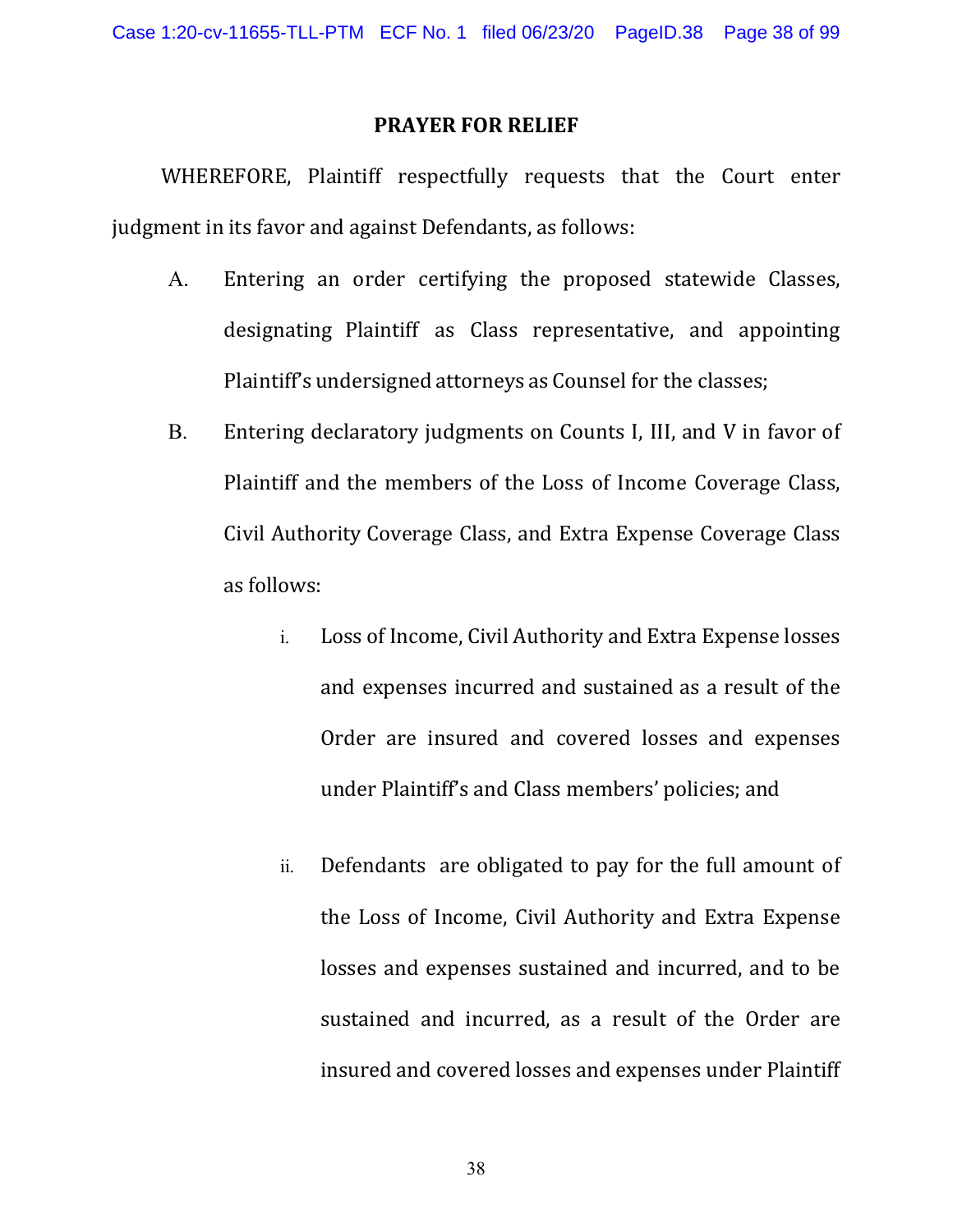and Class members' policies;

- iii. The "virus exclusion" (if raised as a defense) is not applicable to these claims and/or is void.
- C. Entering judgments on counts II, IV, and VI in favor of Plaintiff and the members of the Loss of Income Coverage Class, Civil Authority Coverage Class, and Extra Expense Coverage Class; and awarding damages for breach of contract in an amount to be determined at trial;
- D. An order requiring Defendants to pay both pre- and post-judgment interest on any amounts awarded;
- E. An award of costs and attorneys' fees; and
- F. Such other or further relief as may be appropriate.

# **DEMAND FOR JURY TRIAL**

The undersigned hereby demands a trial by jury as to all issues so triable.

Dated: June 23, 2020